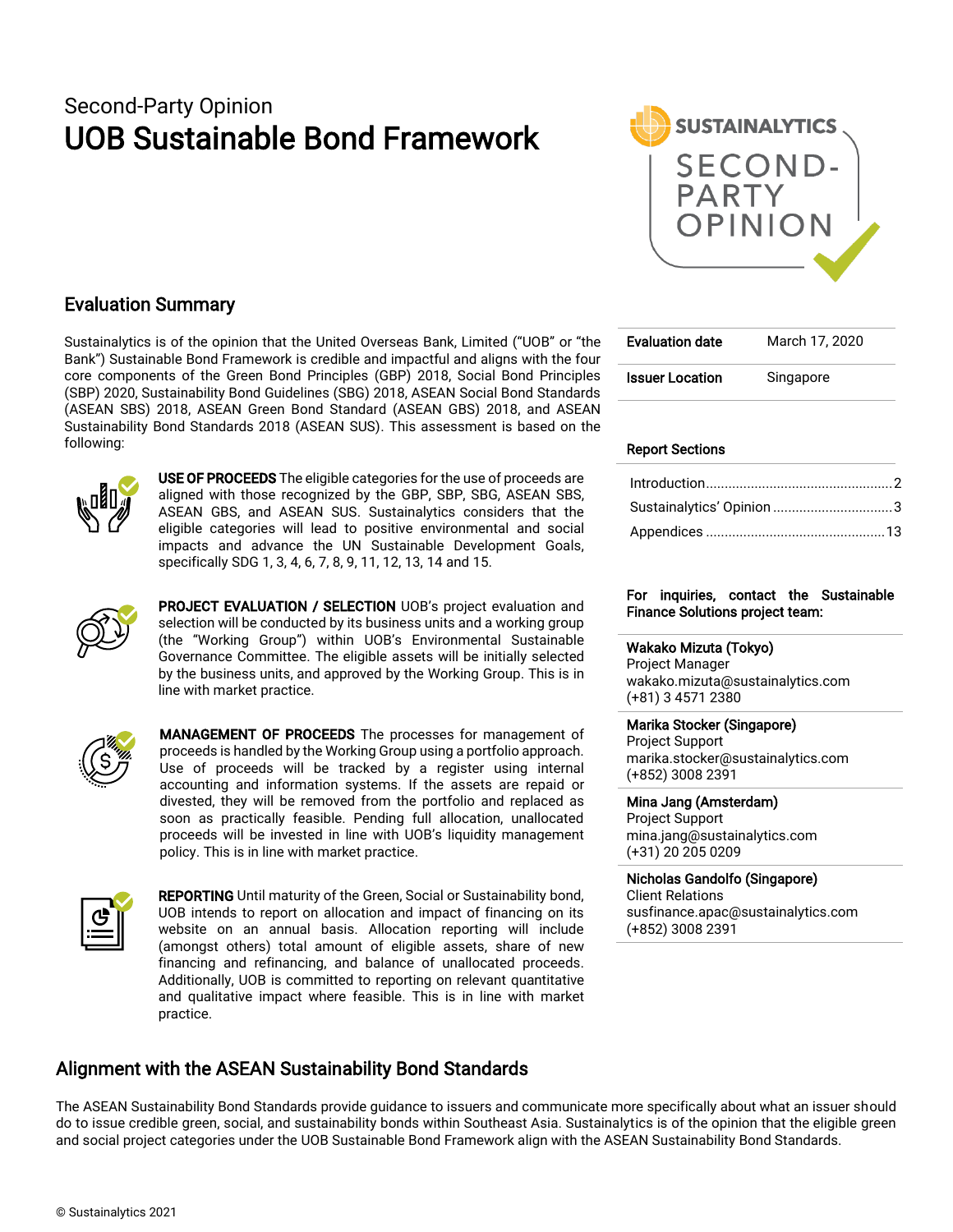

## <span id="page-1-0"></span>Introduction

Established in 1935 and headquartered in Singapore, UOB United Overseas Bank Limited ("UOB", the "Bank", or the "Issuer") <sup>1</sup> is a financial institution providing personal financial services, private banking, business banking, commercial banking, transaction banking, investment banking, and treasury services. As of February 2021, UOB has more than 500 branches and offices in 19 countries in Asia Pacific, Europe, and North America.

The UOB Sustainable Bond Framework is intended for the Bank to issue green, social or sustainability bonds and use the proceeds to finance and/or refinance projects that generate environmental and social benefits and advance the Bank's sustainability objectives. The Framework defines eligibility criteria in the following areas:

Eligible Green Categories:

- 1. Renewable Energy
- 2. Energy Efficiency
- 3. Clean Transportation
- 4. Green Buildings
- 5. Sustainable Water and Wastewater Management
- 6. Pollution Prevention and Control
- 7. Circular Economy Adapted Products, Processes and Production Technologies
- 8. Climate Change Adaptation and Resilience
- 9. Sustainable Management of Living Natural Resources and Land Use

Eligible Social Categories:

- 1. Access to Essential Services<br>2. Affordable Housing
- 2. Affordable Housing
- 3. Employment Generation

UOB engaged Sustainalytics to review the UOB Sustainable Bond Framework, dated March 2021, and provide a Second-Party Opinion on the Framework's environmental credentials and its alignment with the Green Bond Principles 2018 (GBP), <sup>2</sup> Social Bond Principles 2020 (SBP),<sup>3</sup> Sustainability Bond Guidelines 2018 (SBG),<sup>4</sup> the ASEAN Green Bond Standards (ASEAN GBS),<sup>5</sup> the ASEAN Social Bonds Standards (ASEAN SBS),<sup>6</sup> and the ASEAN Sustainability Bonds Standards (ASEAN SUS). <sup>7</sup> This Framework has been published in a separate document. 8

### <span id="page-1-1"></span>Scope of work and limitations of Sustainalytics Second-Party Opinion

Sustainalytics' Second-Party Opinion reflects Sustainalytics independent<sup>9</sup> opinion on the alignment of the reviewed Framework with the current market standards and the extent to which the eligible categories are credible and impactful.

### As part of the Second-Party Opinion, Sustainalytics assessed the following:

<https://www.theacmf.org/initiatives/sustainable-finance/asean-green-bond-standards>

<sup>1</sup> United Overseas Bank, Ltd refers to UOB Ltd or any of the issuing entities of the group which may include branches or subsidiaries of the Bank. <sup>2</sup> The Green Bond Principles are administered by the International Capital Market Association and are available at

https://www.icmagroup.org/greensocial-and-sustainability-bonds/green-bond-principles-gbp/

 $3$  The Social Bond Principles are administered by the International Capital Market Association and are available at

https://www.icmagroup.org/sustainable-finance/the-principles-guidelines-and-handbooks/social-bond-principles-sbp/

<sup>&</sup>lt;sup>4</sup> The Sustainability Bond Guidelines are administered by the International Capital Market Association and are available at

https://www.icmagroup.org/sustainable-finance/the-principles-guidelines-and-handbooks/sustainability-bond-guidelines-sbg

<sup>5</sup> The ASEAN Green Bond Standards are administered by the ASEAN Capital Markets Forum, and are available at:

<sup>6</sup> The ASEAN Social Bonds Standards are administered by the ASEAN Capital Markets Forum, and are available at:

<https://www.theacmf.org/initiatives/sustainable-finance/asean-social-bond-standards>

 $7$  The ASEAN Sustainability Bonds Standards are administered by the ASEAN Capital Markets Forum, and are available at:

<https://www.theacmf.org/initiatives/sustainable-finance/asean-sustainability-bond-standards>

<sup>&</sup>lt;sup>8</sup> The UOB Sustainability Bond Framework is available on UOB's website at: www.uob.com.sg/investor-relations/capital-and-funding-information/groupissuance-programmes.html

<sup>&</sup>lt;sup>9</sup> When operating multiple lines of business that serve a variety of client types, objective research is a cornerstone of Sustainalytics and ensuring analyst independence is paramount to producing objective, actionable research. Sustainalytics has therefore put in place a robust conflict management framework that specifically addresses the need for analyst independence, consistency of process, structural separation of commercial and research (and engagement) teams, data protection and systems separation. Last but not the least, analyst compensation is not directly tied to specific commercial outcomes. One of Sustainalytics' hallmarks is integrity, another is transparency.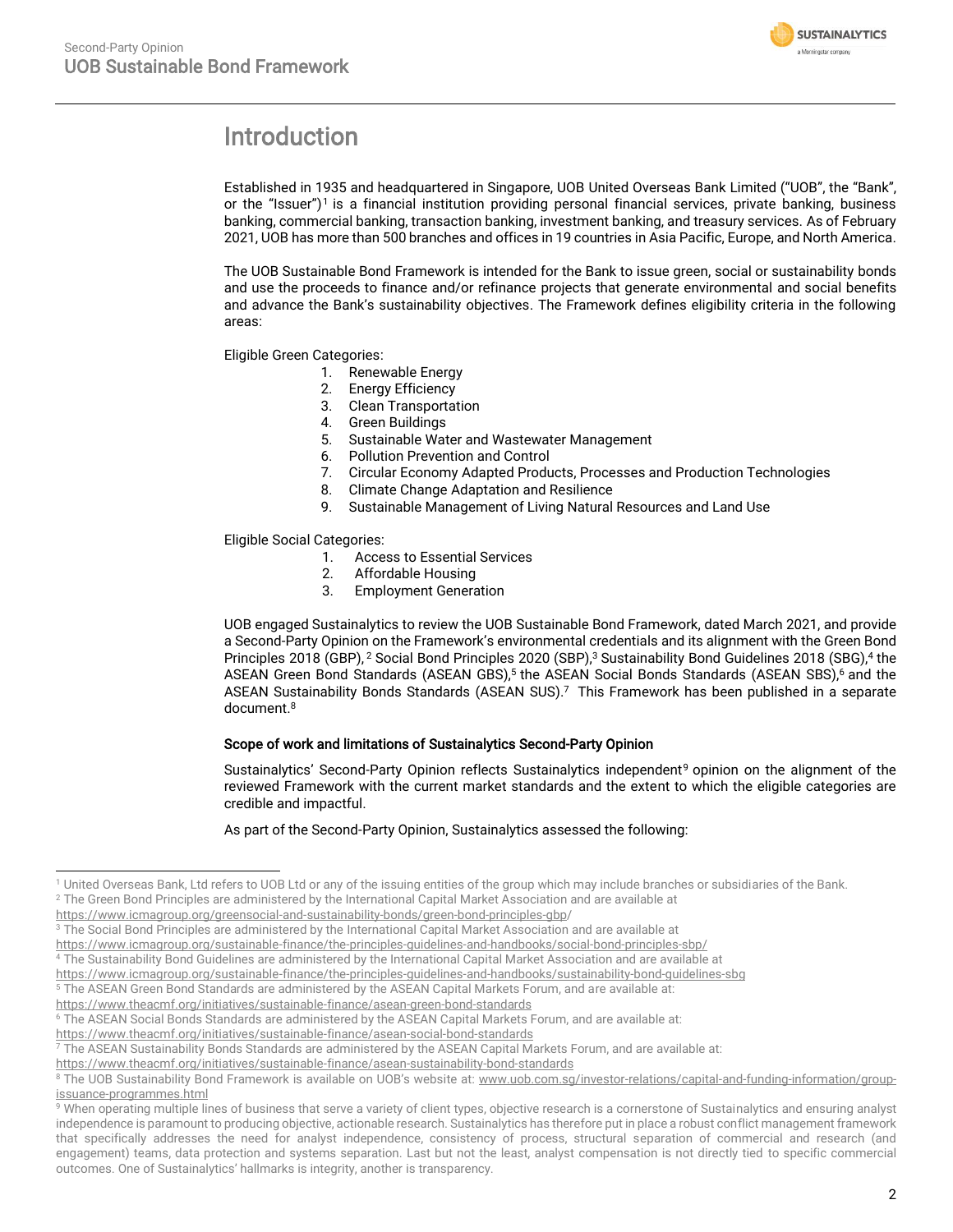

- The Framework's alignment with the GBP, SBP, and SBG, as administered by ICMA, and the ASEAN GBS, ASEAN SBS and ASEAN SUS, as administered by ACMF;
- The credibility and anticipated positive impacts of the use of proceeds;
- The alignment of the issuer's sustainability strategy and performance and sustainability risk management in relation to the use of proceeds.

For the use of proceeds assessment, Sustainalytics relied on its internal taxonomy, version 1.7.1, which is informed by market practice and Sustainalytics' expertise as an ESG research provider.

As part of this engagement, Sustainalytics held discussions with various members of the UOB team to understand the sustainability impact of their business processes and planned use of proceeds, as well as management of proceeds and reporting aspects of the Framework. UOB's representatives have confirmed (1) they understand it is the sole responsibility of UOB to ensure that the information provided is complete, accurate or up to date; (2) that they have provided Sustainalytics with all relevant information and (3) that any provided material information has been duly disclosed in a timely manner. Sustainalytics also reviewed relevant public documents and non-public information.

This document contains Sustainalytics' opinion of the Framework and should be read in conjunction with the Framework.

Any update of the present Second-Party Opinion will be conducted according to the agreed engagement conditions between Sustainalytics and UOB.

Sustainalytics' Second-Party Opinion, while reflecting on the alignment of the Framework with market standards, is no guarantee of alignment nor warrants any alignment with future versions of relevant market standards. Furthermore, Sustainalytics' Second-Party Opinion addresses the anticipated impacts of eligible projects which are expected to be financed with bond proceeds but does not measure the actual impact. The measurement and reporting of the impact achieved through projects financed under the Framework is the responsibility of the Framework owner.

In addition, the Second-Party Opinion opines on the intended allocation of proceeds but does not guarantee the realised allocation of the bond proceeds towards eligible activities.

No information provided by Sustainalytics under the present Second-Party Opinion shall be considered as being a statement, representation, warrant or argument either in favour or against, the truthfulness, reliability or completeness of any facts or statements and related surrounding circumstances that UOB has made available to Sustainalytics for the purpose of this SPO.

## <span id="page-2-0"></span>Sustainalytics' Opinion

### Section 1: Sustainalytics' Opinion on the UOB Sustainable Bond Framework

Sustainalytics is of the opinion that the Framework is credible and impactful, and aligns with the four core components of the GBP, SBP, SBG, ASEAN SBS, ASEAN GBS, and ASEAN SUS. Sustainalytics highlights the following elements of the Framework:

- Use of Proceeds:
	- The eligible categories for the use of proceeds  $-$  Renewable Energy, Energy Efficiency, Clean Transportation, Green Buildings, Sustainable Water and Wastewater Management, Pollution Prevention and Control, Circular Economy Adapted Products, Processes and Production Technologies, Climate Change Adaptation and Resilience, Sustainable Management of Living Natural Resources and Land Use, Access to Essential Services, Affordable Housing, and Employment Generation — are aligned with those recognized by the GBP, SBP, SBG, ASEAN SBS, ASEAN GBS and ASEAN SUS. Sustainalytics views that UOB's financing can reduce environmental footprint of ASEAN countries while advancing the socioeconomic development of the targeted countries. Please see Section 3 for Sustainalytics' assessment on impact of the use of proceeds.
	- The Renewable Energy category includes investments in the research, development, production, transmission and distribution of wind power, solar photovoltaic power, solar thermals,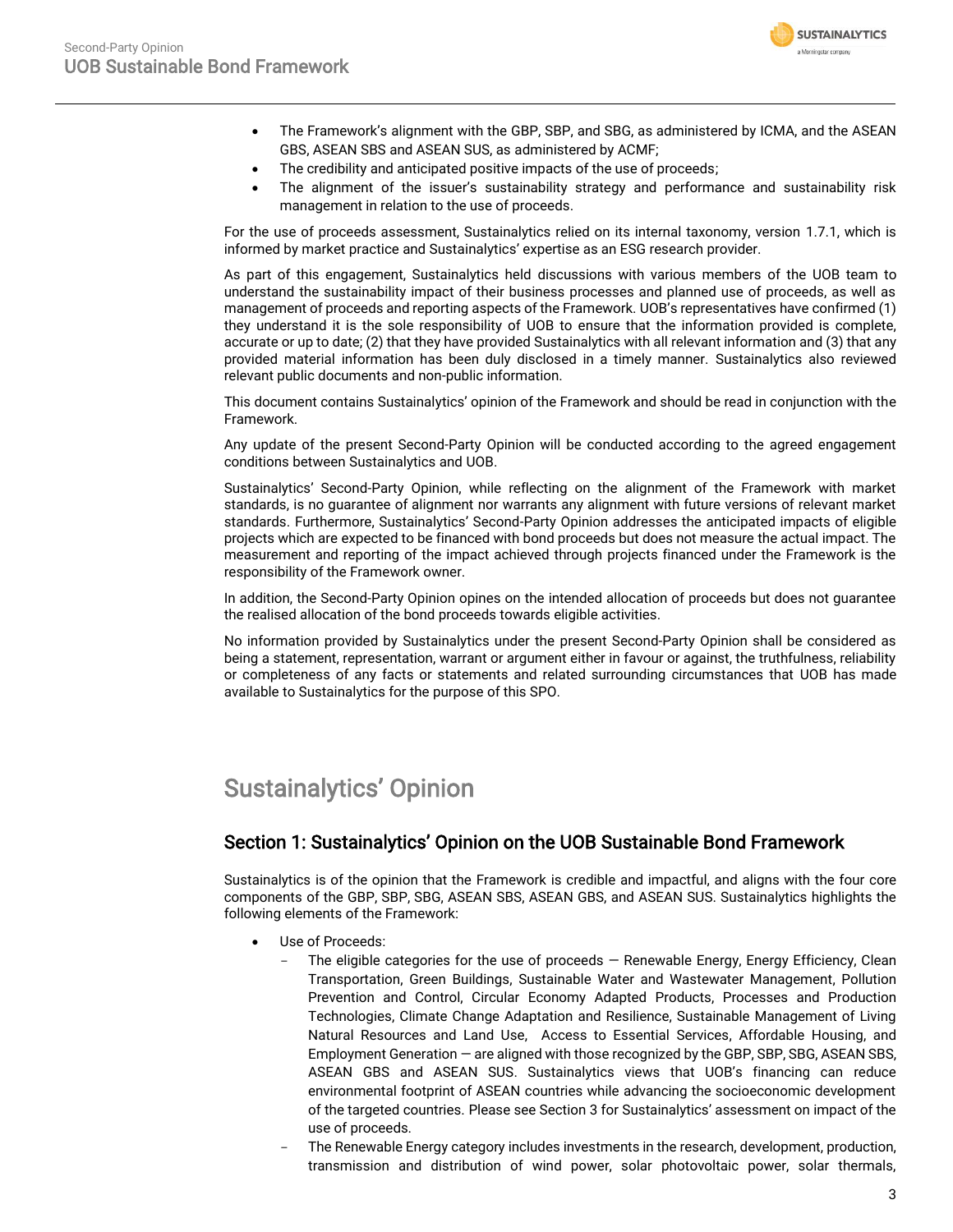

hydropower (< 25 megawatts), biomass energy, geothermal energy, and ocean energy, and the purchase of renewable energy. Sustainalytics considers the following elements of the Framework:

- Biomass energy projects are restricted to power generation facilities with lifecycle emissions below 100gCO2/kWh, excluding feedstock competing with food production. UOB has confirmed to Sustainalytics that the Bank will also exclude waste from non-RSPO-certified palm oil operations, as well as peat, palm oil, and noncertified feedstock in non-waste biomass energy projects.
- Geothermal energy projects are subject to lifecycle emissions threshold below 100gCO2/kWh.
- Regarding the purchase of renewable energy, the Bank, in the Framework, has committed to restricting to bundled and unbundled Renewable Energy Certificates (RECs). UOB has confirmed to Sustainalytics that procurement projects will be directly tied to specific and identifiable renewable energy projects, and exclude onetime, short-term purchases of unbundled renewable energy certificates.
- For ocean energy, in the case of the projects for heating/cooling, UOB has confirmed to Sustainalytics that fossil fuel backup be limited to power monitoring, operating and maintenance equipment, as well as resilience or protection measures/restart capabilities.
- Under the Energy Efficiency Category, the proceeds will be allocated towards development and implementation of products or technologies that reduce energy use or recover energy, which intends to be used for buildings (including lighting, air conditioning, waste heat recovery and district cooling), public utility networks, agriculture and aquaculture processes, transmission and distribution systems, and energy-efficient transport infrastructure. Sustainalytics notes the following elements and considers the projects to be financed in this category to be in line with market practice:
	- Regarding public utility networks, UOB intends to finance the installation of energyefficient lighting and improve energy efficiency of public utilities including electricity, telecommunications and water. The Bank has confirmed to Sustainalytics that it will exclude projects powered by fossil fuel.
	- In the agriculture and aquaculture process projects, the proceeds will be used for projects that will improve energy efficiency, including traction, irrigation, and other processes in plant-based agriculture and in aquaculture farming and processing. The Bank has committed to Sustainalytics that tractions are restricted to those fueled by electricity.
	- Regarding transmission and distribution systems, UOB has committed to financing technologies including smart grid that will improve energy efficiency.
	- For the energy-efficient transport infrastructure projects, UOB has confirmed to Sustainalytics that the projects are related to transport that meet thresholds defined in the Clean Transportation category under the Framework, excluding fossil-fuel power infrastructure, equipment or vehicles.
- Within the Clean Transportation category, the Bank intends to finance expenditures related to i) the development, manufacture and acquisition of low carbon land transport including passenger cars and commercial vehicles and hybrid vehicles, trains<sup>10</sup> and vehicles for public transport and other fleets, ii) the development of infrastructure for low carbon land transport, both private and public (including station upgrade, improved signaling equipment), electric charging stations, electricity grid connection upgrade), iii) infrastructure for water transport, and iv) infrastructure and systems (e.g. Electronic Road Pricing) to manage transport demand that leads to a reduction in GHG emissions (excluding road construction). Sustainalytics positively views the following elements of the Framework and UOB's commitment:
	- Passenger cars and commercial vehicles are restricted to those with zero direct emissions, and hybrid vehicles are restricted to those with tailpipe CO2 emissions below 75gCO2/p-km.

<sup>&</sup>lt;sup>10</sup> UOB has confirmed that freight trains are not included under the Framework.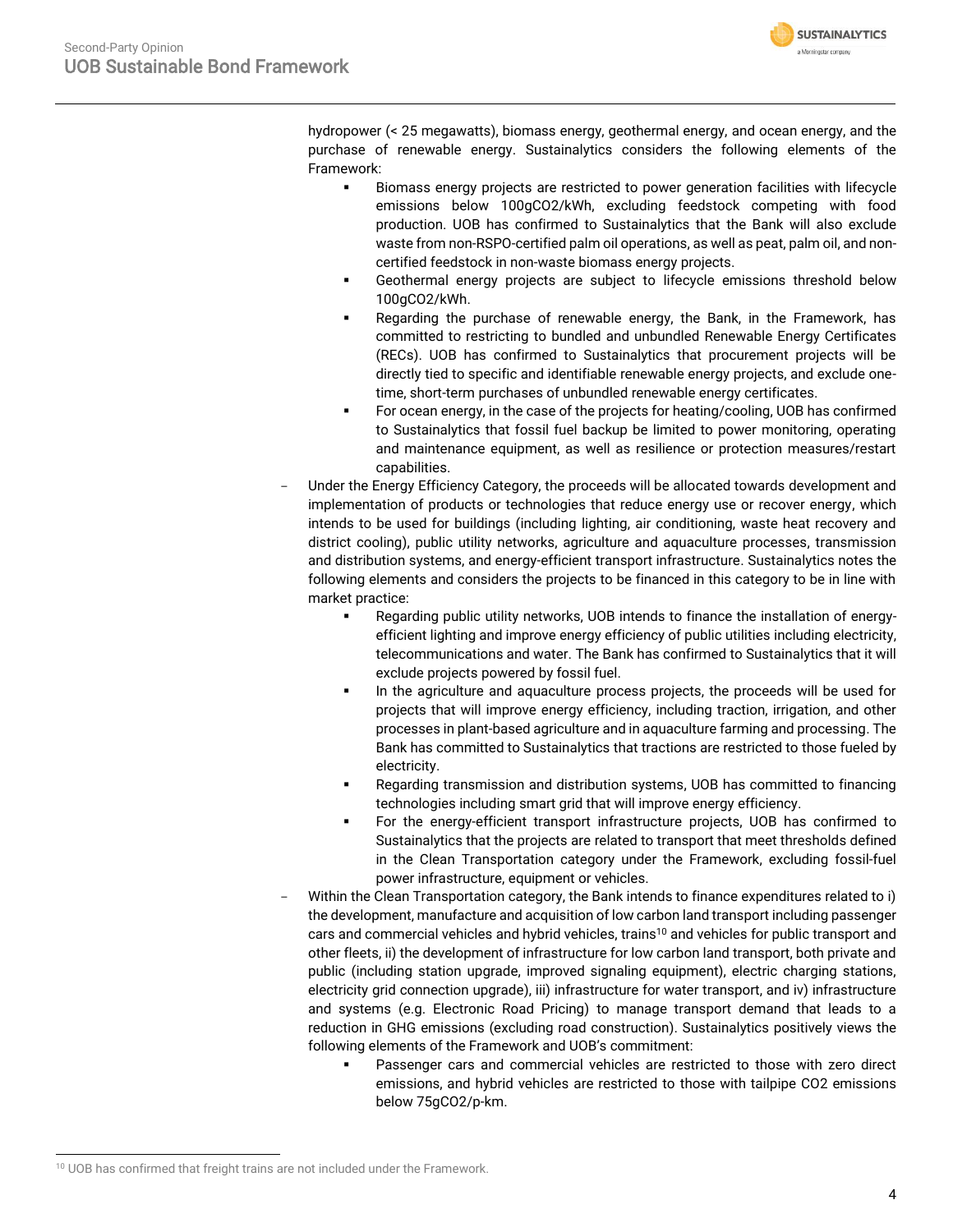Regarding trains and vehicles for public transport, UOB has committed to financing projects restricted to those either with zero direct emissions, direct CO2 emissions below 75gCO2/p-km for public land transport, or CO2 emissions intensity below 75 gCO2e/p-km for passenger trains.

**SUSTAINALYTICS** a Morningstar company

- Infrastructure for water transport is restricted to zero direct emission transport.
- Sustainalytics recognizes that infrastructure investments for fleet management such as Electronic Road Pricing support the optimization of transport use, duration and/or distance in many cases, thus holds potential to reduce fuel consumption and associated GHG emissions. However, Sustainalytics recommends UOB to prioritize financing of those projects that removes barriers to modal shift to public transit, and/or incentivizes the use of low-carbon vehicles and car-sharing schemes.
- With respect to the Green Building category, UOB may finance or refinance the following:
	- Buildings that meet eligibility criteria based on the following international and regional third-party certification standards: (i) Singapore Green Mark Gold or above, (ii) LEED Gold or above, (iii) BREEAM Excellent or above, (iv) China Green Building Evaluation Standard Three Star or above, (v) Hong Kong BEAM Plus Gold or above, or other comparable green building certifications. Sustainalytics views that the focus on the top two levels of certifications aligns with market practice considering that they provide a higher level of positive impact and are generally preferred by investors as a benchmark. (Please see Appendix 1 for overview of these certification.)
	- Under the same category, UOB has communicated to Sustainalytics that the Bank may invest in data centers certified to (i) NABERS 4.5 or above, or (ii) SS564 Singapore Green Data Center Standard. While Sustainalytics notes positively UOB's investment in existing data centers that achieve these certifications (Please see Appendix 1 for overview of these certification), Sustainalytics encourages the Bank to invest in new data centers that achieve Power Usage Effectiveness (PUE) below 1.5. 11
- For the Sustainable Water and Wastewater Management category, UOB has confirmed that wastewater treatment from fossil-fuel operations is excluded and desalination technologies financed will be primarily powered by low-carbon sources.
- Under the Pollution Prevention and Control category, UOB will allocate the green, social or sustainability bond proceeds into the expenditures related to waste-to-energy power plants and pollution prevention and control for air emissions. UOB has confirmed to Sustainalytics that the Bank will exclude i) plastics, rubber, tire-derived fuels, and landfill gas capture for flaring for waste to energy projects and ii) CCUS applied to industrial activities related to the cement and steel industries or the promotion of fossil fuel usage will be excluded.
- For the Circular Economy Adapted Products, Processes and Production Technologies category, UOB intends to finance the projects focused on i) collection of waste materials for material and resource recovery, ii) secondary materials originating from the recovery of materials, which will substitute virgin materials, iii) design to reduce waste and eliminate hazardous inputs, (iv) product lifetime extension through reuse, refurbishment, or remanufacturing, (v) product as a service, and (vi) technology development such as setting up of marketplace for used materials, managing data repositories for used materials; knowledge gathering and/or sharing; reverse logistics.
- Within the Climate Change Adaptation and Resilience category, UOB intends to finance activities increasing the resilience of natural and urban eco-systems (e.g. integrated watershed management, public health, food security, drainage, network infrastructure) and infrastructure (e.g. flood defense, climate observation and early warning systems). UOB confirmed that the Bank will conduct the vulnerability assessments and implementing adaptation plans per project. For the Sustainable Management of Living Natural Resources and Land Use category, the proceeds will be financed towards environmentally sustainable fishery based on third-party standards including the Marine Stewardship Council (MSC) and forestry based on the Forest

Stewardship Council (FSC) and Programme for the Endorsement of Forest Certification (PEFC).

<sup>&</sup>lt;sup>11</sup> Sustainalytics notes the Green Grid's PUE is a de facto ratio which measures infrastructure energy efficiency for data centers, and has an estimated global average of 1.58 in 2018. Sustainalytics recognizes that there are only a few data centers with exemplary energy efficiency having PUE of 1.2 or less; nevertheless, a data center with a PUE of 1.5 or less is considered "efficient" in the market.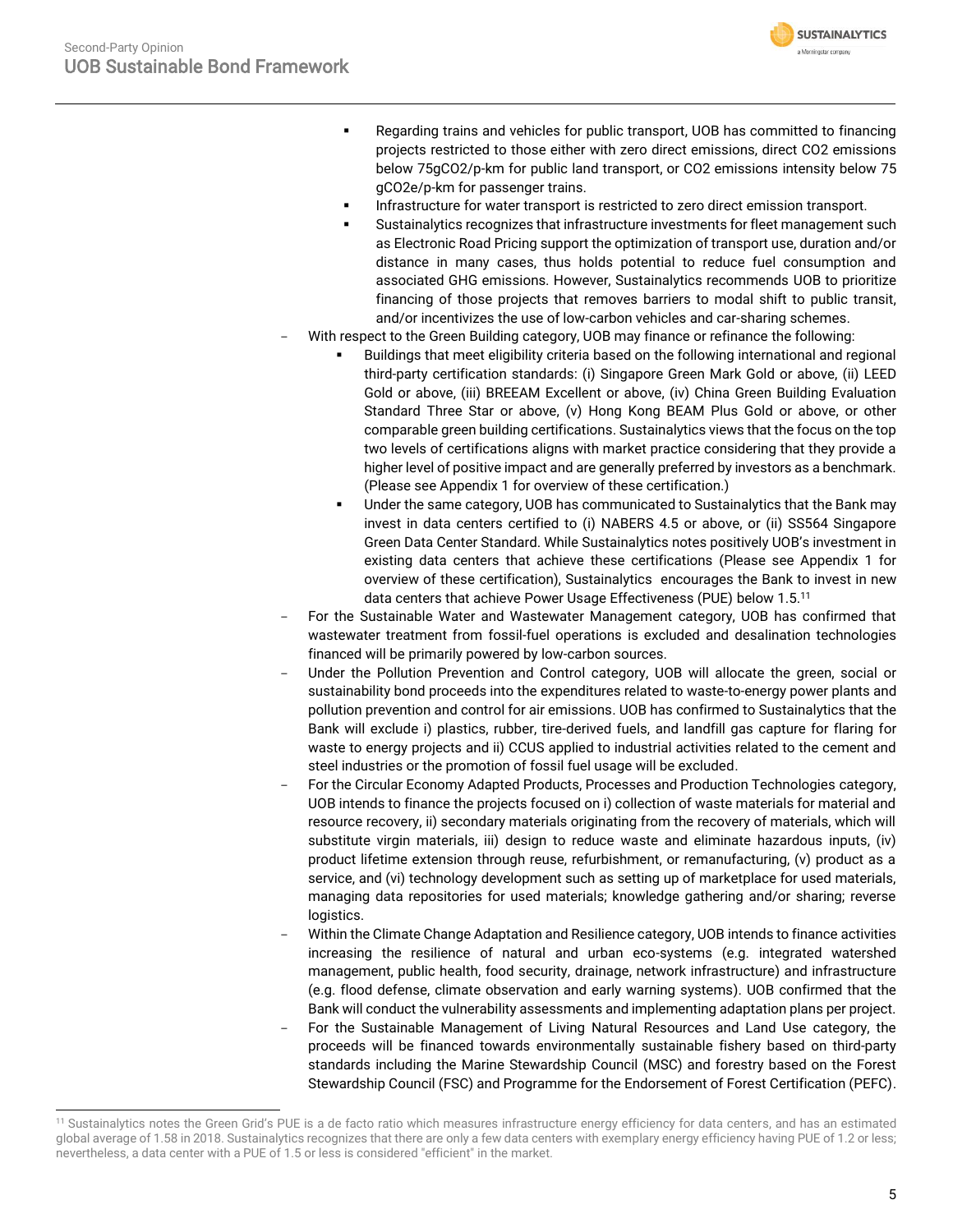

(Please see Appendix 2 and 3 for overview of these certification schemes.) Other investments in this category include climate-smart farm inputs including biological crop protection, dripirrigation, which is in line with market practice.

- With regards to the Access to Essential Services category, UOB will finance construction, operation and supply of equipment of public hospitals and healthcare facilities as well as public education facilities and relevant infrastructures, which is in line with market practice.
- For the Affordable Housing category, UOB intends to finance loans to public housing agencies for the development and construction of public housing and/or housing mandated for lowincome individuals. The Bank has confirmed to Sustainalytics that affordable housing is defined under the various national schemes, which targets low-income individuals and ensures the housing rent is below market average in the jurisdiction.
- Within the category of Employment Generation, UOB will provide loans to Small and Medium Enterprises (SME) defined by the Singapore Ministry of Trade and Industry, or equivalent in other jurisdictions. While Sustainalytics notes positively UOB's efforts to prioritize SMEs that face significant adversity as a result of a natural or health disaster including COVID-19, Sustainalytics encourages the Bank to concentrate its efforts on targeted segments of SMEs in order to maximize the social benefit of such financing.
- Under the Framework, UOB has established an exclusionary list including, but not limited to, (i) large scale hydro projects (less than 25 MW), (ii) electricity transmission infrastructure / systems where 25% or more of electricity transmitted to the grid is generated using fossil fuels, (iii) extraction, refining or transportation of fossil fuels, (iv) nuclear energy, (v) agricultural or afforestation operations on land designated as primary forest, high conservation value areas, or legally preserved areas, (vi) production and refining of palm oil, (vii) payday loans and predatory lending activities, (viii) adult entertainment, (ix) alcohol/alcoholic beverages, (X)tobacco products, (xi)Gambling, and (xii) weapons and small arms.
- UOB does not indicate a look-back period for refinancing activities in the Framework. Though the market may view refinancing of older projects to reduce additionally, Sustainalytics views positively the Bank's efforts to be transparent in reporting the allocation between financing and refinancing. Sustainalytics acknowledges UOB has provided for a look-back period for OPEX of 36 months from the issue date.
- "Eligible Assets " are defined in the Framework, in which i) loans to businesses and projects for which the use of proceeds must meet the above mentioned Eligibility Criteria, ii) loans to businesses that derive 90% or more of their revenues from activities must meet the above mentioned Eligibility Criteria and / or iii) UOB's own operating or capital expenditures must meet the above mentioned Eligibility Criteria, subject to operating expenditures having been disbursed within no more than 36 months prior to the relevant Green, Social or Sustainability Bond issue date.
- Project Evaluation and Selection:
	- UOB's project evaluation and selection will first be conducted by its business units and then by a working group (the "Working Group") within UOB's Environmental Sustainable Governance Committee which is composed of representatives from relevant business units responsible for originating Eligible Assets as well as UOB's Corporate Sustainability Office, Central Treasury Unit and Credit and Country Risk Management.
	- UOB has established a two-step project evaluation and selection process. First, the eligible assets will be evaluated and selected by the business units. Second, the eligible assets suggested by the business units will be reviewed and approved by the Working Group. The net environment and/or social benefits of each potential eligible asset will also be considered as part of the evaluation. Additionally, after the issuances of Green, Social or Sustainability Bonds, the portfolio of eligible assets will be regularly reviewed by the Working Group to determine continued eligibility.
	- Based on the clear process and responsibilities for selecting eligible projects, Sustainalytics considers this process to be in line with market practice.
- Management of Proceeds:
	- The Working Group oversees the management of proceeds on a portfolio basis. Use of proceeds will be tracked by a register using internal accounting and information systems.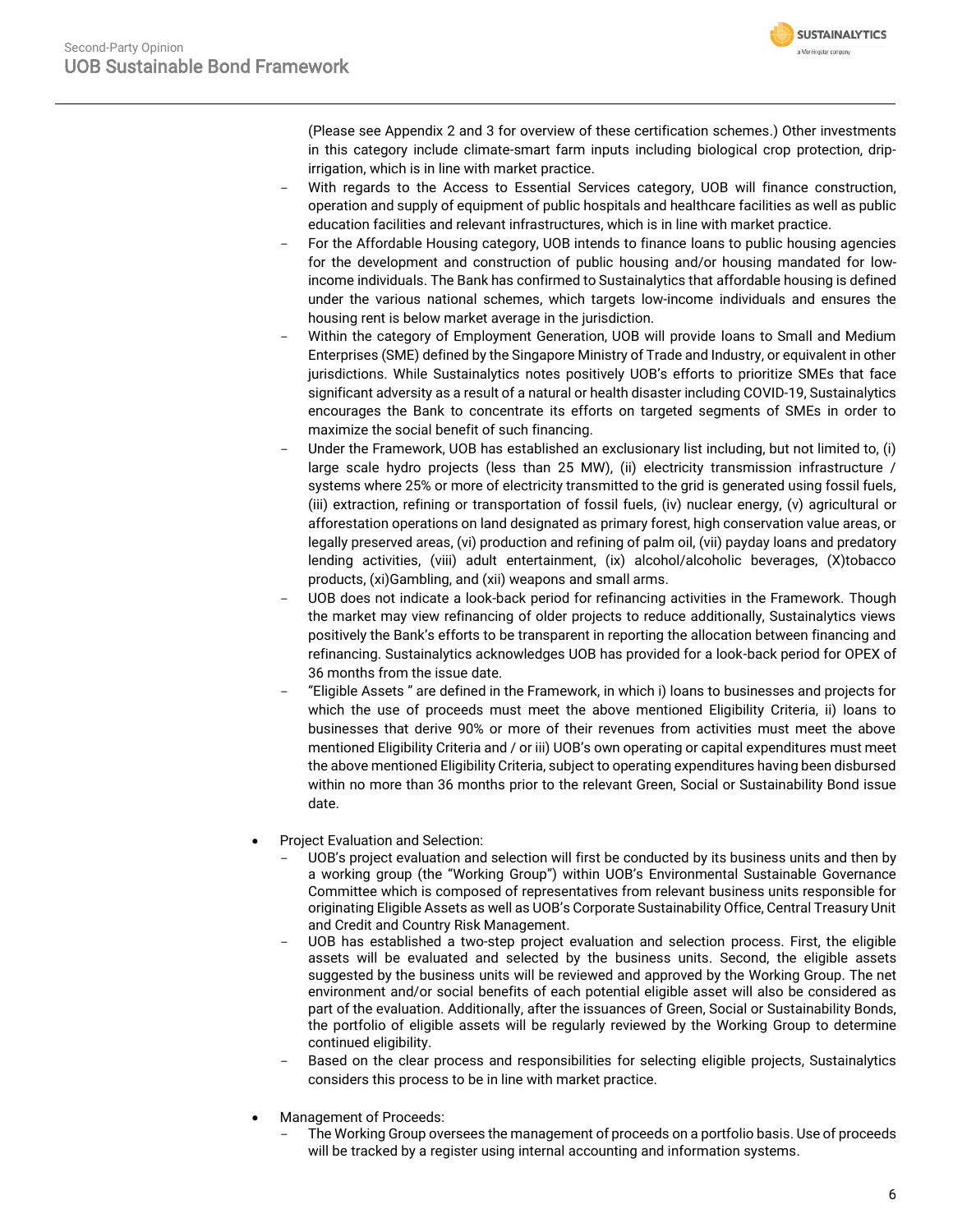

- Pending full allocation, unallocated proceeds will be aligned with UOB's liquidity management policy. Any assets which are repaid or divested will be replaced by new ones as soon as reasonably practicable.
- Based on the existence of internal tracking mechanisms to allocate proceeds in a timely manner and the disclosure on temporary use of proceeds, Sustainalytics considers this process to be in line with market practice.
- Reporting:
	- UOB intends to disclose allocation and impact reporting on its website on an annual basis, until the maturity of the relevant Green, Social or Sustainability Bonds.
	- Allocation reporting will include confirmation that Eligible Assets included in the Portfolio comply with the Framework, total amount of Eligible Assets, list of Green, Social or Sustainability Bonds issued with their outstanding amount, breakdown of Eligible Assets by Eligible Category, breakdown of Eligible Assets by geographic location, share of new financing and refinancing, balance of unallocated proceeds at the reporting end-period, and where feasible and subject to confidentiality constraints, case studies of projects.
	- Impact reporting will include environmental and social impact indicators including, but not limited to, GHG emissions avoided per year (tonnes CO2-quivalent or tCO2e), new clean transportation infrastructure built (km), building assets by type and green building certification level, water reduced, reused or purified per year (m3), wastewater treated per year (m3), pollutants reduced/avoided per year (tCO2e), material reused, recycled, refurbished, manufactured per year (tonnes), number and type of adaptation and resilience measures installed, area covered by sustainable agricultural land management practices (hectares), number of people served, number of housing units built or refurbished, and amount of loans to SMEs.
	- Based on UOB's allocation and impact reporting commitments, Sustainalytics considers this process to be in line with market practice.

### Alignment with Sustainability Bond Principles 2018

Sustainalytics has determined that the UOB Sustainable Bond Framework aligns to the four core components of the GBP and SBP. For detailed information please refer to Appendix 5: Sustainability Bond/ Sustainability Bond Programme External Review Form.

### Alignment with ASEAN Sustainability Bond Standards 2018

The ASEAN Sustainability Bond Standards provide guidance to issuers and communicate more specifically about what an issuer should do to issue credible green, social, and sustainability bonds within Southeast Asia. Sustainalytics is of the opinion that the eligible green and social project categories under the UOB Sustainable Bond Framework align with the ASEAN Sustainability Bond Standards (ASEAN SUS). For detailed information please refer to Appendix 4: Alignment with ASEAN Sustainability Bond Standards (ASEAN SUS).

### Section 2: Sustainability Strategy of UOB

### Contribution of framework to UOB's sustainability strategy

The four pillars of UOB's sustainability strategy are to grow sustainably, keep customers at the centre, develop professionals of principle and uphold corporate responsibility.<sup>12</sup> Sustainalytics highlights the following policies, targets, and initiatives for being particularly relevant to the Framework:

⚫ The Bank has identified the following eight sectoral areas for its green financing: (i) energy-efficient buildings, (ii) expansion of renewables and transition energy, (iii) mass public transport, (iv) electric and hybrid vehicles and associated charging infrastructure, (v) waste recycling, energy efficiency in energy intensive sectors, (vi) reducing food and packaging waste, and (vii) end-use steel efficienc[y.](#page-1-1)<sup>8</sup>

<sup>&</sup>lt;sup>12</sup> UOB, "Annual Report", (2019), at: https://www.uobgroup.com/investor-relations/assets/pdfs/investor/annual/UOB\_Annual\_Report\_2019.pdf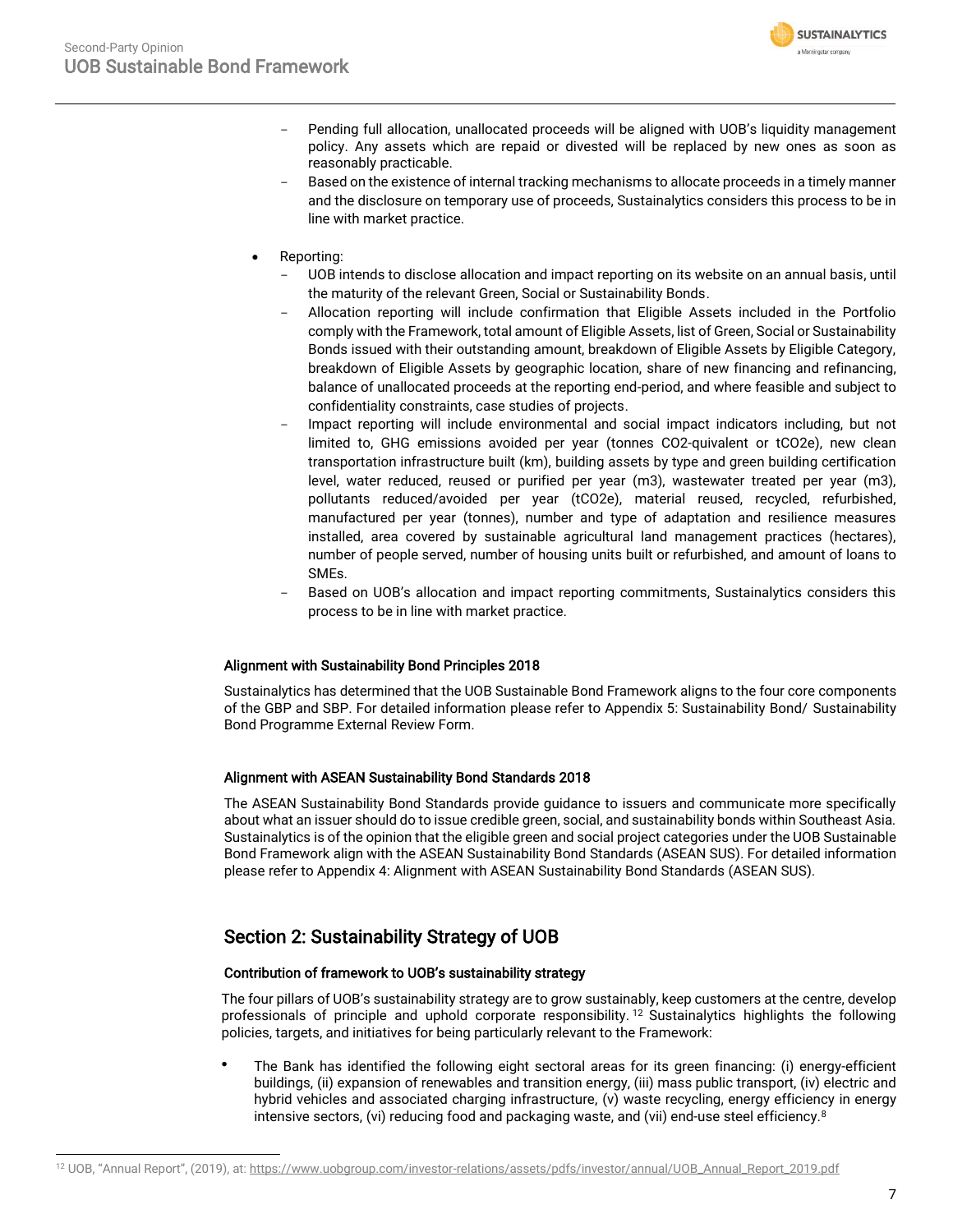

- ⚫ UOB is committed to providing its clients with sustainable solutions for the aforementioned sectoral areas while developing ESG-related Frameworks including the "UOB Green Financing for Circular Economy Framework" in 2019, "UOB Smart City Sustainable Finance Framework" and "UOB Real Estate Sustainable Finance Framework" in 2020. [8](#page-1-1)
- ⚫ UOB, through its sustainability targets, has demonstrated its commitment to mitigating climate change and promote a sustainable growth. From 2017 onward, UOB has set a series of Sustainability targets in the areas of renewable energy, energy efficiency, green transport infrastructure, water and waste management portfolio, implementing programs to support the growth of emerging 3R (Reduce, Reuse, Recycle) businesses, making impact and/or responsible investments as well as incorporating sustainability in its own operation. Some of these targets have been achieved over time. For example, UOB increased its financing for renewable energy, energy efficiency, green transport infrastructure, water and waste management by 94%. Consequently, the share of renewable energy in its power-related portfolio increased to 24% from 11% in 2018.<sup>12</sup> UOB will refresh sustainability targets in its 2020 sustainability report, which will be released in late March or beginning of April 2021 according to UOB.
- ⚫ On the social front, UOB is dedicated to financial inclusion and has started different initiatives to make their services and products accessible and affordable to diverse segments of society. As an example, in Singapore, UOB supports the elderly on digital banking solutions.<sup>12</sup>

Sustainalytics is of the opinion that the UOB Sustainable Bond Framework is aligned with the Bank's overall sustainability strategy and initiatives and will further the Bank's action on its key environmental and social priorities.

### Well positioned to address common environmental and social risks associated with the projects

While Sustainalytics recognizes that the use of proceeds from the bonds issued under the Framework will be directed towards eligible projects that are anticipated to have positive environmental and social impact, Sustainalytics is aware that such eligible projects could also lead to negative environmental and social outcomes. Some key environmental and social risks associated with the eligible projects could include occupational health and safety, community relations/stakeholder participation, land use and biodiversity issues associated with large-scale infrastructure development, emissions, effluents, waste generated in construction, and predatory lending. Furthermore, financial institutions are exposed to risks of financing environmentally and socially harmful activities while offering lending services. Sustainalytics is of the opinion that UOB is able to manage and/or mitigate potential risks through implementation of the following:

- To ensure the appropriate and effective environmental and social risk management in place, UOB's ESG Committee, comprised of senior executives, has identified environmental and social risks and policies.<sup>12</sup>
- The Bank has integrated ESG considerations into their credit evaluation and approval processes. The Group Credit Policy of the Bank includes enhanced due diligence processes for new and existing borrowers operating in ESG-sensitive industries. To monitor the ESG risk of the Bank's portfolio, all borrowers are assigned to an ESG risk rating in different categories.<sup>13</sup>
- In regard to an occupational health and safety, land use and biodiversity issues associated with largescale development or construction projects, Sustainalytics notes that UOB is not directly involved in the undertakings financed, and further that the Bank relies upon regulatory safeguards to ensure occupational health and safety risks at construction sites are mitigated. The Bank's Group Credit Policy lays out a checklist for ESG related risks in the financing process which includes checking on health and safety. 12
- UOB has set out the Group Supplier Sustainability Principles (GSSP) stating that the Bank's suppliers shall implement effective policies or systems in the areas of corporate governance, compliance, labour, human rights, environment and health and safety. 12
- UOB has a stakeholder engagement process seeking regular feedback from customers, employees, communities, suppliers, NGO's and other relevant stakeholders on its ESG related activities.<sup>12</sup>
- The bank is prohibited from financing companies in projects which impact the following: (i) critical natural habitats, (ii) animal cruelty and trade of endangered species, (iii) exploitation of labour, (iv) violation of the rights of indigenous or local communities, (v) open burning for land clearance, (vi) any projects where no measures are in place to mitigate the risk of air, soil and water pollution which may negatively impact terrestrial or marine ecosystems. Furthermore, the Bank identifies agriculture, forestry, metals and mining, defense, chemical, energy, infrastructure, and waste management sectors as socially and environmentally sensitive sectors, and therefore conducts enhanced due diligence on aforementioned sectors.<sup>8</sup>

<sup>&</sup>lt;sup>13</sup> UOB shared internal document regarding the Group Credit Policy of the Bank.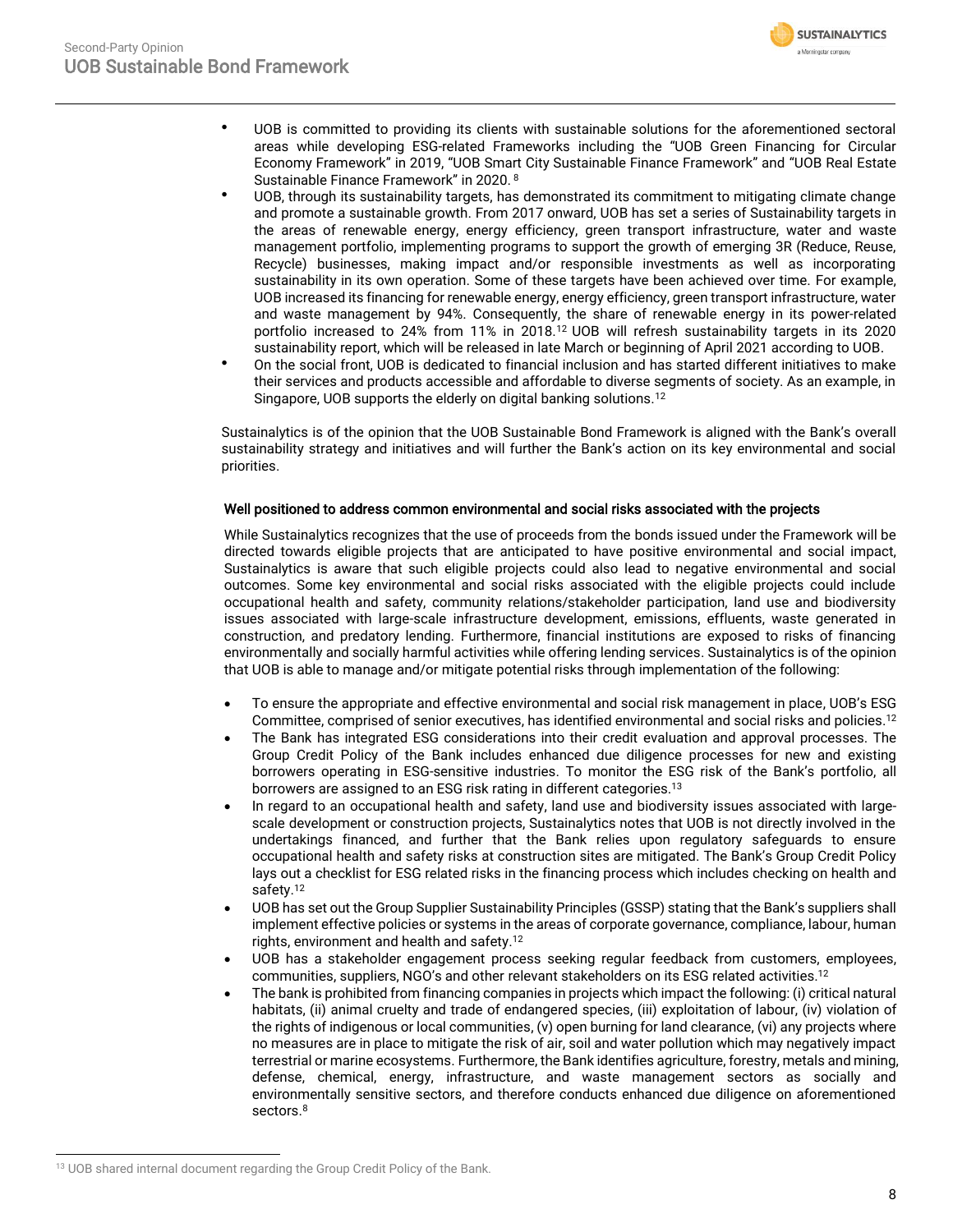

• Under the Framework, UOB excludes any loans or expenditures associated with (i) extraction, refining or transportation of fossil fuels, (ii) nuclear energy, (iii) agricultural or afforestation operations on land designated as primary forest, high conservation value areas, or legally preserved areas, (iv) production and refining of palm oil, (v) payday loans and predatory lending activities, and (vi) weapons and small arms.<sup>[8](#page-1-1)</sup>

Given the above, Sustainalytics is of the opinion that UOB has sufficient measures to manage and mitigate environmental and social risks commonly associated with the eligible categories.

### Section 3: Impact of Use of Proceeds

All twelve use of proceeds categories are aligned with those recognized by GBP, SBP, SBG, ASEAN SBS, ASEAN GBS, and ASEAN SUS. Sustainalytics has focused on several issue areas below where the impact is specifically relevant in the regions served by UOB.

### Importance of Deploying Renewable Energy in Singapore and ASEAN

The rapid economic growth in ASEAN is expected to lead to a 50% rise in regional energy demand within a decade. In 2014, the renewable energy share in ASEAN was at 9.4% and the region has set out to make 23% of its primary energy renewable by 2025.<sup>14</sup> Singapore is a small island city-state with urban density, low wind speeds, relatively flat land, and lack of geothermal resources, Singapore is heavily dependent on fossil fuels, with 95% of electricity generated from natural gas,<sup>15</sup> and faces difficulty in implementing alternative energy options to reduce GHG emissions.<sup>16</sup> Given this situation, the Government of Singapore identifies solar energy to be the most viable renewable energy source, and is promoting its adoption as one of the four key strategies for the low-carbonization of its power sector.<sup>17</sup> The Government explains that it is on track to achieve 350 MWp in 2020, and aims to deploy at least 2 GWp by 2030.[17](#page-8-0) To meet this goal, the Government is promoting the deployment of solar panels on rooftops of buildings to overcome land constraints as well as streamlining regulations, and making continuous investment in research, development, and demonstration.[17](#page-8-0)

<span id="page-8-0"></span>Based on the above, Sustainalytics views that UOB's planned investments for renewable energy assets are expected to provide meaningful contribution to Singapore's low-carbon electricity generation by expanding solar power generation and reducing GHG emissions in the power sector. Increased reliance on renewables would bring cleaner cities, and a more secure and robust energy supply for ASEAN.

### Importance of Green Buildings Projects in Singapore and ASEAN

To reduce CO<sub>2</sub> emissions in ASEAN, the green building councils in Singapore, Malaysia, Indonesia, Philippines, and Vietnam have launched green building tools with the aim of reducing environmental impacts for both construction and management phases of a building.<sup>18</sup> For example, Singapore sets out an absolute GHG emission limitation target with peak emissions at 65 MtCO2e around 2030. <sup>19</sup> The building sector consumes more than one-third of the Country's electricity<sup>20</sup> and accounts for 14.6% of the total emissions, and therefore is a key sector in driving Singapore's emission reduction.<sup>21</sup> In order to reduce energy use and to improve sustainability performance of buildings, the Singapore Government introduced the Green Mark Scheme, a green building rating system in 2005,<sup>22</sup> and has set the target of achieving 80% of buildings to be certified by

<sup>&</sup>lt;sup>14</sup> ASEAN Centre for Energy, "Renewable Energy Outlook for ASEAN", (2016), at: [Renewable Energy Outlook for ASEAN: A REmap Analysis \(irena.org\)](https://www.irena.org/-/media/Files/IRENA/Agency/Publication/2016/IRENA_REmap_ASEAN_2016_report.pdf?la=en&hash=AB911A21CFC4A91616E2374A137B4091AF006829) <sup>15</sup> Energy Market Authority, "Singapore Energy Statistics 2019", (2019) at:

https://www.ema.gov.sg/cmsmedia/Publications\_and\_Statistics/Publications/SES19/Infographics\_Singapore\_Energy\_Statistics\_2019\_v20190927.pdf <sup>16</sup> "Singapore's Update of its first Nationally Determined Contribution (NDC) and accompanying information", at:

https://www4.unfccc.int/sites/ndcstaging/PublishedDocuments/Singapore%20First/Singapore's%20Update%20of%201st%20NDC.pdf

<sup>17</sup> National Climate Change Secretariat Strategy Group, Prime Minister's Office, "Charting Singapore's Low-Carbon and Climate Resilient Future", at: https://www.nccs.gov.sg/docs/default-source/publications/nccsleds.pdf

<sup>18</sup> Kanasan V. et al. (2018), "EFFECTIVENESS OF IMPLEMENTING GREEN BUILDING TOOLS IN FIVE ASEAN COUNTRIES", (2018), Prosper.net, Japan at: [ProSPER.Net-YRS-2018-Group-1-Research-Proposal.pdf \(unu.edu\)](https://prospernet.ias.unu.edu/wp-content/uploads/2018/05/ProSPER.Net-YRS-2018-Group-1-Research-Proposal.pdf)

<sup>&</sup>lt;sup>19</sup> The Government of the Republic of Singapore, "Singapore's Update of its first Nationally Determined Contribution (NDC) and accompanying

information", at: https://www4.unfccc.int/sites/ndcstaging/PublishedDocuments/Singapore%20First/Singapore's%20Update%20of%201st%20NDC.pdf <sup>20</sup> Energy Market Authority, "Singapore Energy Statistics 2019", (2019), at:

https://www.ema.gov.sg/cmsmedia/Publications\_and\_Statistics/Publications/SES19/Infographics\_Singapore\_Energy\_Statistics\_2019\_v20190927.pdf <sup>21</sup> National Climate Change Secretariat Strategy Group, Prime Minister's Office, "Charting Singapore's Low-Carbon and Climate Resilient Future", at: https://www.nccs.gov.sg/docs/default-source/publications/nccsleds.pdf

<sup>&</sup>lt;sup>22</sup> Building and Construction Authority, "Green Mark Certification Scheme", at: https://www1.bca.gov.sg/buildsg/sustainability/green-mark-certificationscheme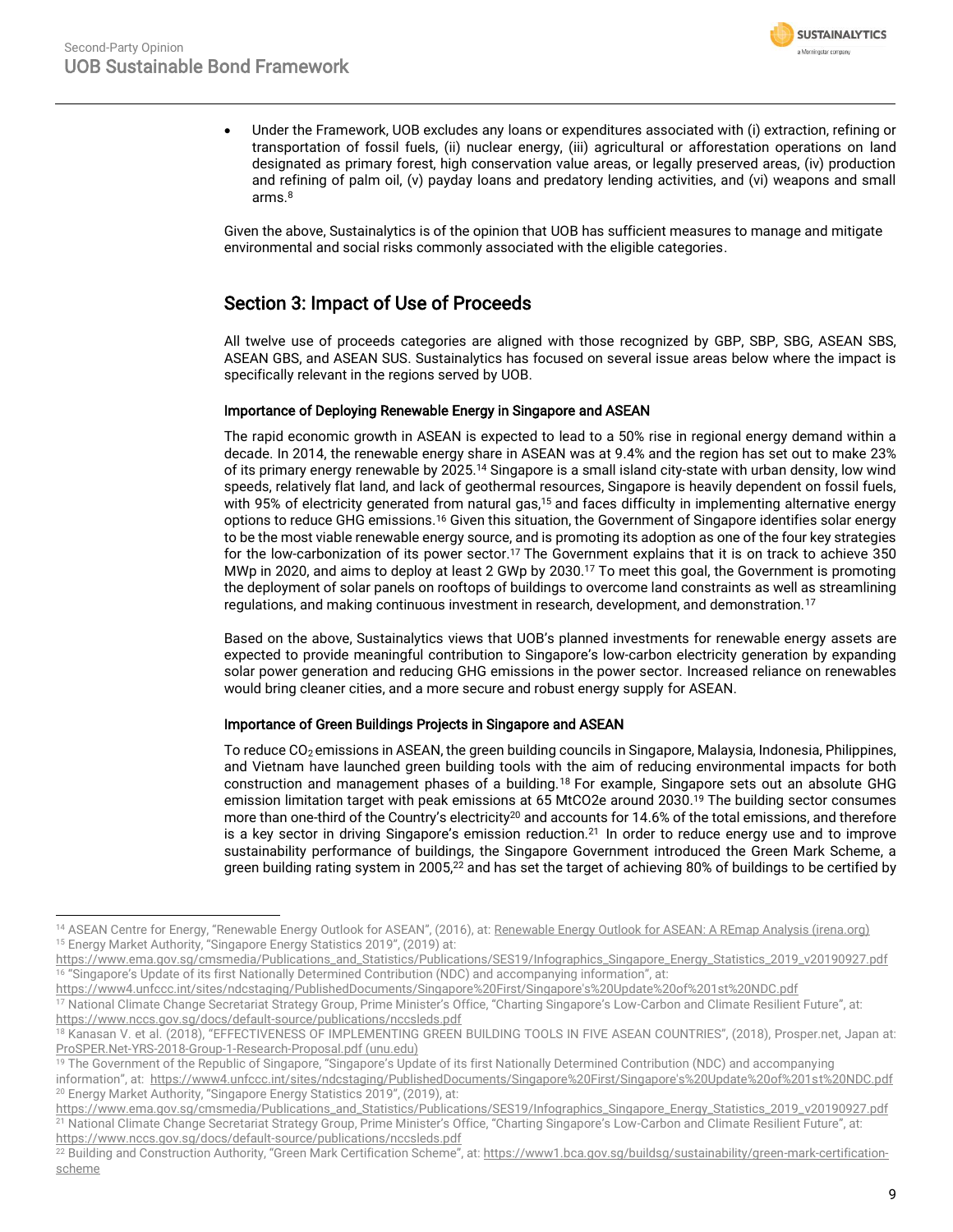

2030.<sup>23</sup> As of March 2020, more than 40% of total buildings has been certified, and the Government has committed to continuously implementing initiatives to improve building energy efficiency, and plans to raise the minimum energy performance standards for all new and existing buildings.<sup>24</sup>

Considering the above, Sustainalytics expects that UOB's investments in green building projects will reduce the environmental footprint associated with buildings and support the climate goals of Singapore and the region.

#### Importance of Increasing the Share of Clean Transportation in Singapore and ASEAN

The transport sector in ASEAN consumes approximately one-quarter of final energy consumption and related CO2 emissions and is over 90% dependent on oil. ASEAN countries consider transport a key sector for carbon emissions mitigation.<sup>25</sup> Singapore's emissions from the transport sector accounted for 14% of total GHG emissions in 2016. <sup>26</sup> The government has launched the Singapore Green Plan 2030 this year. Part of the plan is to have all newly registered cars to be [cleaner-energy models](https://www.greenplan.gov.sg/key-focus-areas/energy-reset/#:~:text=Transport) from 2030. Moreover, the government has introduced several initiatives to promote low-emission vehicles via granting rebates or imposing surcharges based on vehicles emissions. Singapore is promoting active mobility like cycling and walking to cover short commutes and complement public transport. The country aims to achieve 75% of all peak-period journeys to be undertaken on public transport by 2030 (from 63% in 2012).<sup>27</sup>

UOB intends to use proceeds to fund projects related to development, manufacture and acquisition of low carbon land transport. Considering the above, Sustainalytics is of the opinion that UOB's clean transportation use of proceeds category is in line with the government`s targets and expected to deliver positive environmental impact by contributing to the reduction of GHG emissions in the Singapore transport sector.

### Importance of SMEs in ASEAN to Facilitate Employment Generation

In ASEAN, Small and medium-sized enterprises (SMEs) account for more than 96% of all Asian businesses and are providing two out of three private-sector jobs on the continent. <sup>28</sup> Given that SMEs are a significant driver for job creation, governments like Singapore are promoting financing to SMEs through different financing channels.<sup>29</sup> For example, given the limited domestic market in Singapore, accessing foreign markets is critical to support local businesses.<sup>30</sup> As such, the Government supports SMEs to access export financing through the Loan Insurance Scheme (LIS/LIS+), the Trade Credit Insurance Scheme (TCIS), the Trade Facilitation Scheme (TFS), and the Internationalization Finance Scheme (IFS), which supported approximately 240 international trade-related loans totaled SGD 730 million in 2017.[30](#page-9-0)

Banks are playing an integral part of facilitating SME access to finance through credit-based loan products. [30](#page-9-0) Based on the above, Sustainalytics expec ts that UOB's financing of SME's projects may contribute to fostering ASEAN SME's and thereby supporting job creation in the region.

### The Role of Affordable Housing in ASEAN and Singapore

<span id="page-9-0"></span>The rapid urbanization in many ASEAN cities causes a shortage of affordable housing. The resulting pressure on the cost of housing forces residents to substitute housing expenses for other basic needs including food, health care and schooling for children. Substandard housing also impacts disaster resilience. A study from ADB shows that 115 million urban residents across Southeast Asia will be vulnerable to coastal flooding. Affordable housing solutions often encounter challenges and City governments play a crucial role in delivering those solutions. They are in the best position to work with the public, national government agencies, and the local private sector.<sup>30</sup> Singapore is a leading example for successful public housing. The housing market is

<sup>&</sup>lt;sup>23</sup> Building and Construction Authority, "Realizing Singapore's Green Building Dream", at:

https://www.bca.gov.sg/GreenMark/others/BCA\_Green\_Mark\_10th\_Anniversary\_Commemorative\_Book.pdf

<sup>&</sup>lt;sup>24</sup> National Climate Change Secretariat Strategy Group, Prime Minister's Office, "Charting Singapore's Low-Carbon and Climate Resilient Future", at:

https://www.nccs.gov.sg/docs/default-source/publications/nccsleds.pdf

<sup>&</sup>lt;sup>25</sup> Bakker, S. et al. (2017), "ASEAN Cooperation on Sustainable Transport), UNESCAP, at: bulletin87\_1 ASEAN Cooperation on Sustainable Transport.pdf [\(unescap.org\)](https://www.unescap.org/sites/default/d8files/bulletin87_1%20ASEAN%20Cooperation%20on%20Sustainable%20Transport.pdf)

<sup>&</sup>lt;sup>26</sup> Climate Action Tracker, "Singapore", (2020), at: [Singapore | Climate Action Tracker](https://climateactiontracker.org/countries/singapore/)

<sup>&</sup>lt;sup>27</sup> Land Transport Authority, "Vehicle Emission Schemes", at: Vehicle Emission Schemes | Upfront Vehicle Costs | Buying | OneMotoring (Ita.gov.sg)

<sup>28</sup> ADB, "The Role of SMEs in Asia and Their Difficulties in Accessing Finance", (2018), at: [The Role of SMEs in Asia and Their Difficulties](https://www.adb.org/publications/role-smes-asia-and-their-difficulties-accessing-finance) in Accessing [Finance | Asian Development Bank \(adb.org\)](https://www.adb.org/publications/role-smes-asia-and-their-difficulties-accessing-finance)

<sup>&</sup>lt;sup>29</sup> OECD, "SME Policy Index: ASEAN 2018", (2018), at: [https://www.oecd-ilibrary.org/sites/9789264305328-23-](https://www.oecd-ilibrary.org/sites/9789264305328-23-en/index.html?itemId=/content/component/9789264305328-23-en)

[en/index.html?itemId=/content/component/9789264305328-23-en](https://www.oecd-ilibrary.org/sites/9789264305328-23-en/index.html?itemId=/content/component/9789264305328-23-en)

<sup>&</sup>lt;sup>30</sup> The ASEAN secretariat, "ASEAN Sustainable Urbanisation Strategy", (2018), at: [ASEAN-Sustainable-Urbanisation-Strategy-ASUS.pdf](https://asean.org/storage/2018/11/ASEAN-Sustainable-Urbanisation-Strategy-ASUS.pdf)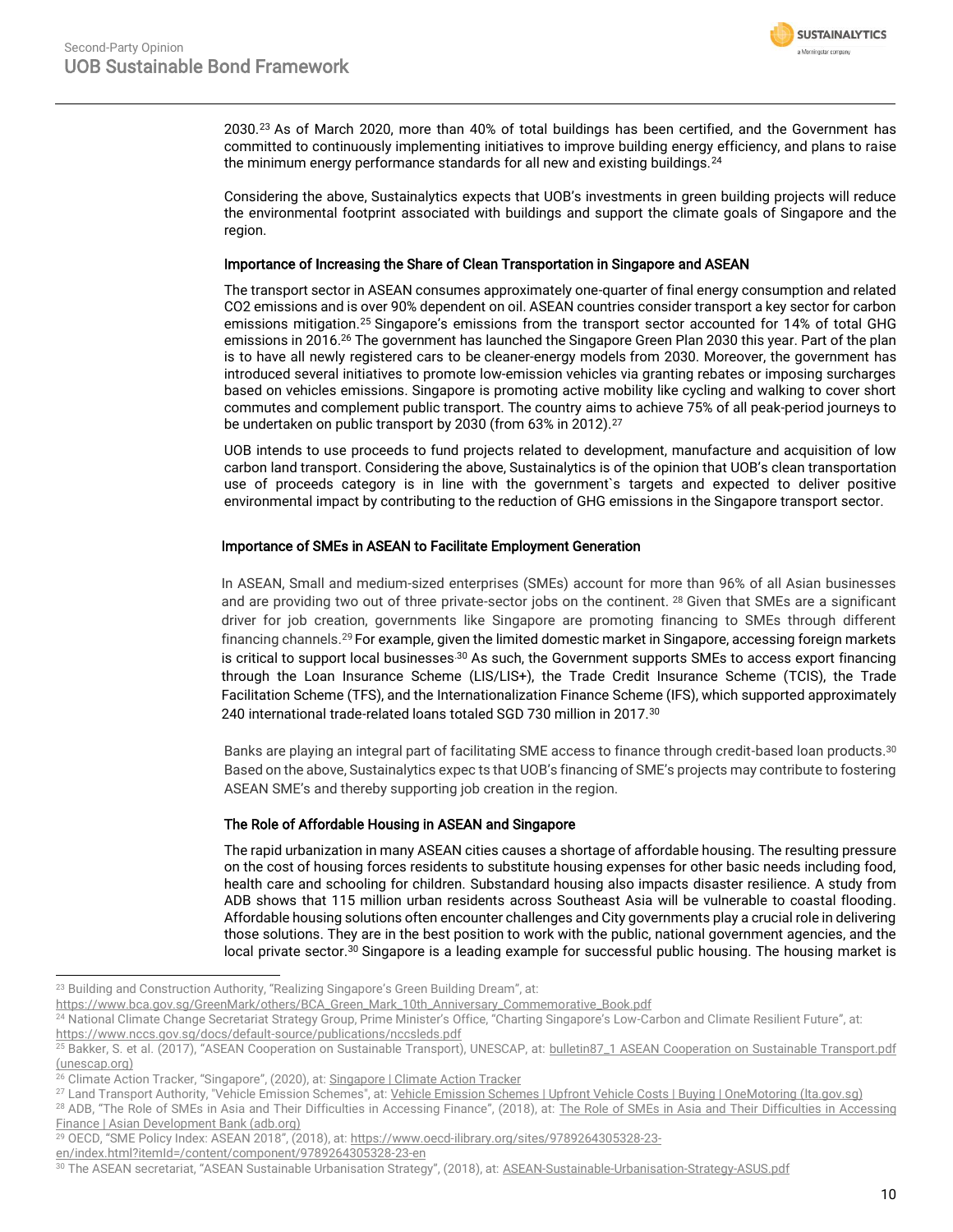**SUSTAINALYTICS** a Morninostar company

dominated by the Housing Development Board (HDB). It is a government-controlled public housing authority. Today, more than 80% of Singaporeans live in HDB flats, with about 90% of these resident households owing the property.<sup>31</sup> The public housing model in Singapore is generally be regarded as a success and has been promoted to be adapted in other cities. $^{32}$  HDB has implemented a number of grant schemes and the flats are provided with priority access to orphans, the elderly, and newly married couples.<sup>33</sup>

Sustinalaytics is of the opinion that UOB's financing of loans to public housing agencies for development and construction of public housing and/or housing mandated for low-income individuals can deliver positive social impacts in Singapore and the region.

### Alignment with/contribution to SDGs

The Sustainable Development Goals (SDGs) were set in September 2015 by the United Nations General Assembly and form an agenda for achieving sustainable development by the year 2030. The bonds issued under the UOB Sustainable Bond Framework advances the following SDGs and targets:

| <b>Use of Proceeds</b><br>Category                                                              | <b>SDG</b>                                                                              | <b>SDG</b> target                                                                                                                                                                                                                                                                                                      |
|-------------------------------------------------------------------------------------------------|-----------------------------------------------------------------------------------------|------------------------------------------------------------------------------------------------------------------------------------------------------------------------------------------------------------------------------------------------------------------------------------------------------------------------|
| Renewable Energy                                                                                | 7. Affordable and Clean<br>Energy                                                       | 7.2 Increase substantially the share of<br>renewable energy in the global energy mix                                                                                                                                                                                                                                   |
| <b>Energy Efficiency</b>                                                                        | 7. Affordable and Clean<br>Energy                                                       | 7.3 By 2030, double the global rate of<br>improvement in energy efficiency                                                                                                                                                                                                                                             |
| <b>Clean Transportation</b>                                                                     | 11. Sustainable Cities and<br>Communities                                               | 11.2 Ensure access to safe, affordable,<br>accessible and sustainable transport systems<br>for all, improving road safety, notably by<br>expanding public transport, with special<br>attention to the needs of those in vulnerable<br>situations, women, children, persons with<br>disabilities and older persons      |
| <b>Green Buildings</b>                                                                          | 11. Sustainable Cities and<br>Communities                                               | 7.3 Double the global rate of improvement in<br>energy efficiency                                                                                                                                                                                                                                                      |
| Sustainable Water and<br>Wastewater<br>Management                                               | 6. Clean Water and<br>Sanitation                                                        | 6.4 By 2030, substantially increase water-use<br>efficiency across all sectors and ensure<br>sustainable withdrawals and supply of<br>freshwater to address water scarcity and<br>substantially reduce the number of people<br>suffering from water scarcity                                                           |
| Pollution Prevention and<br>Control                                                             | 12. Responsible<br>Consumption and<br>Production                                        | 12.5 Substantially reduce waste generation<br>through prevention, reduction, recycling and<br>reuse                                                                                                                                                                                                                    |
| Circular Economy<br><b>Adapted Products,</b><br>Processes and<br><b>Production Technologies</b> | 9. Industry,<br>Innovation, and<br>Infrastructure<br>12. Responsible<br>Consumption and | 9.4 Upgrade infrastructure and retrofit<br>industries to make them sustainable, with<br>increased resource-use efficiency and greater<br>adoption of clean and environmentally sound<br>technologies and industrial processes<br>12.5 By 2030, substantially reduce waste<br>generation through prevention, reduction, |
|                                                                                                 | Production                                                                              | recycling and reuse                                                                                                                                                                                                                                                                                                    |
| Climate Change<br>Adaptation and<br>Resilience                                                  | 13. Climate Action                                                                      | 13.1 Strengthen resilience and adaptive<br>capacity to climate-related hazards and natural<br>disasters in all countries                                                                                                                                                                                               |
| Sustainable Management<br>of Living Natural<br>Resources and Land Use                           | 14. Life Below Water                                                                    | 14.2 by 2020, sustainably manage, and protect<br>marine and coastal ecosystems to avoid<br>significant adverse impacts, including by<br>strengthening their resilience and take action                                                                                                                                 |

<sup>&</sup>lt;sup>31</sup> HDB: "About us", (2021), at: About Us - [Housing & Development Board \(HDB\)](https://www.hdb.gov.sg/cs/infoweb/about-us)

<sup>32</sup> Worldbank at: ["But what about Singapore?" Lessons from the best public housing program in the world \(worldbank.org\)](https://blogs.worldbank.org/sustainablecities/what-about-singapore-lessons-best-public-housing-program-world)

<sup>33</sup> HDB, "Priority Schemes", (2021), at: Priority Schemes - [Housing & Development Board \(HDB\)](https://www.hdb.gov.sg/cs/infoweb/residential/buying-a-flat/new/eligibility/priority-schemes)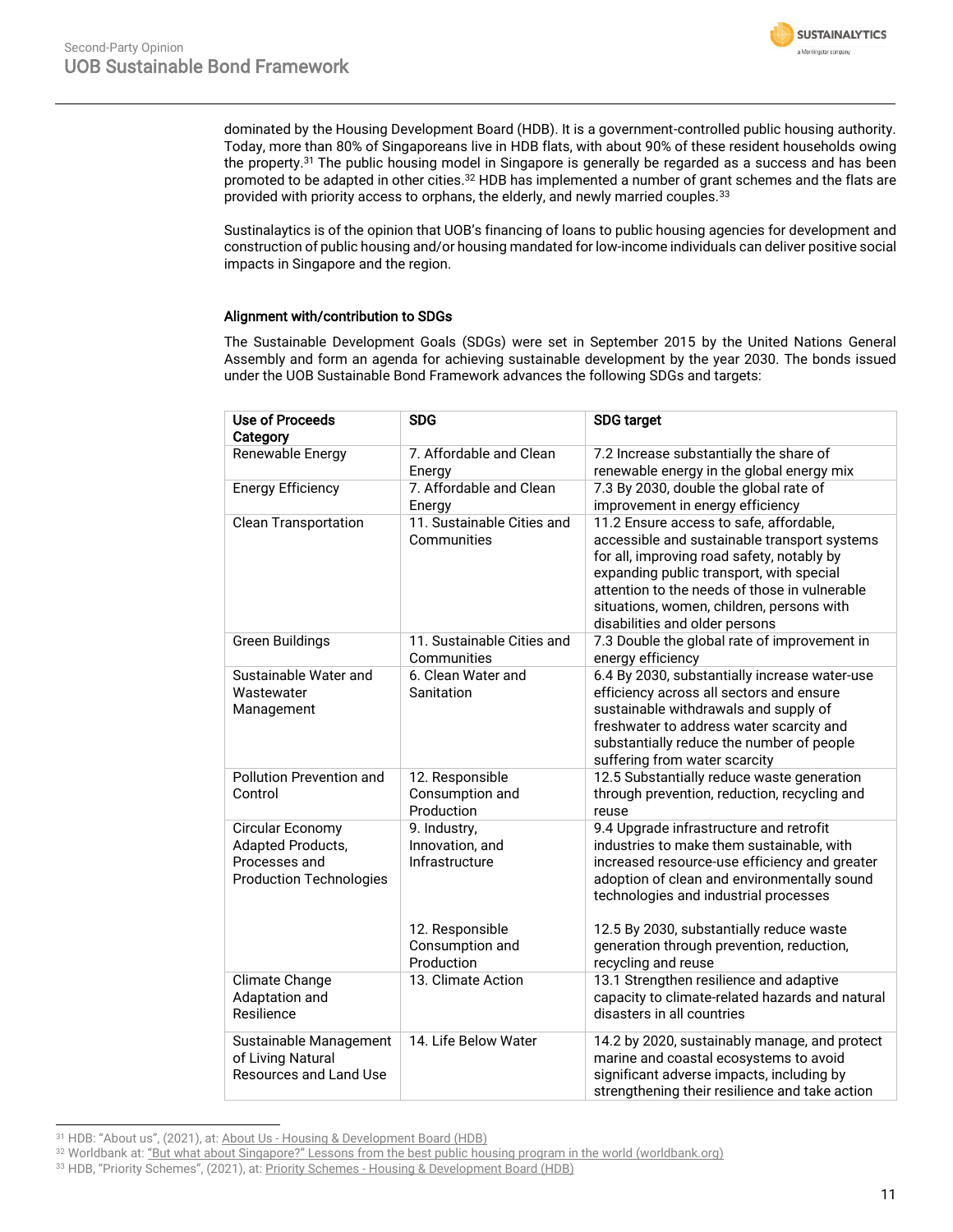

|                                 |                                                            | for their restoration, to achieve healthy and<br>productive oceans                                                                                                                                                                                                                                          |
|---------------------------------|------------------------------------------------------------|-------------------------------------------------------------------------------------------------------------------------------------------------------------------------------------------------------------------------------------------------------------------------------------------------------------|
|                                 | 15. Life on Land                                           | 15.a Mobilize and significantly increase<br>financial resources to conserve and<br>sustainably use biodiversity and ecosystem                                                                                                                                                                               |
| Access to Essential<br>Services | 3. Good Health and Well-<br>Being                          | 3.8 Achieve universal health coverage,<br>including financial risk protection, access to<br>quality essential health-care services and<br>access to safe, effective, quality and affordable<br>essential medicines and vaccines for all                                                                     |
|                                 | 4. Quality Education                                       | 4.1 By 2030, ensure that all girls and boys<br>complete free, equitable and quality primary<br>and secondary education leading to relevant<br>and effective learning outcomes                                                                                                                               |
| Affordable Housing              | 1. No Poverty<br>11. Sustainable Cities and<br>Communities | 1.2 By 2030, reduce at least by half the<br>proportion of men, women and children of all<br>ages living in poverty in all its dimensions<br>11.1 Ensure access for all to adequate, safe<br>and affordable housing and basic services and<br>upgrade slums                                                  |
| <b>Employment Generation</b>    | 8. Decent work and<br>economic growth                      | 8.3 Promote development-oriented policies<br>that support productive activities, decent job<br>creation, entrepreneurship, creativity and<br>innovation, and encourage the formalization<br>and growth of micro-, small- and medium-sized<br>enterprises, including through access to<br>financial services |

### **Conclusion**

UOB has developed the UOB Sustainable Bond Framework to finance or refinance a broad range of Eligible Assets that intend to deliver positive environmental and social outcomes.

UOB Sustainable Bond Framework outlines a process by which proceeds will be tracked, allocated, and managed, and commitments have been made for reporting on the allocation and impact of the use of proceeds. Furthermore, Sustainalytics believes that the UOB Sustainable Bond Framework is aligned with the overall sustainability strategy of the Bank and that the use of proceeds categories will contribute to the advancement of the UN Sustainable Development Goals, specifically SDGs 1, 3, 4, 6, 7, 8, 9, 11, 12, 13, 14, and 15. Additionally, Sustainalytics is of the opinion that UOB has adequate measures to identify, manage and mitigate environmental and social risks commonly associated with the eligible projects funded by the proceeds.

<span id="page-11-0"></span>Overall, Sustainalytics is of the opinion that UOB is well-positioned to issue Green, Social or Sustainability Bonds and that the UOB Sustainable Bond Framework is robust, transparent, and in alignment with the four core components of the GBP, SBP, SBG, ASEAN SBS, ASEAN GBS, and ASEAN SUS.

**SUSTAINALYTICS** a Morninostar company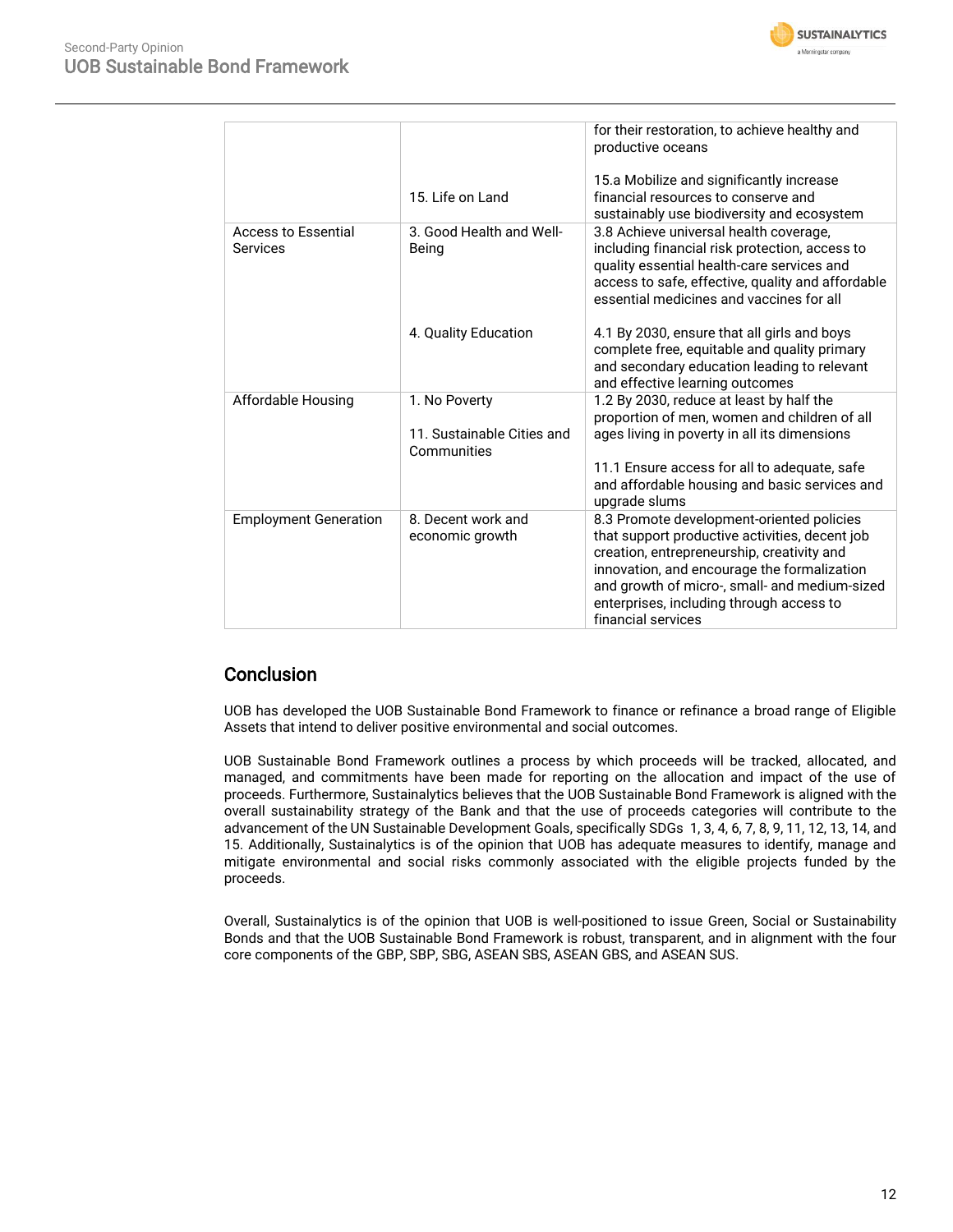

## Appendices

## Appendix 1: Overview of Green Building Certifications

|                                                                               | Singapore BCA Green<br>Mark <sup>34</sup>                                                                                                                                                                                                   | BREEAM <sup>35</sup>                                                                                                                                                                                                                                                                         | LEED <sup>36</sup>                                                                                                                                                                                                                                                                                                                                            | <b>Chinese Green</b><br><b>Building Evaluation</b><br>Label (CHINA 3-<br>STAR)                                                                                                                                                                                                                                             | HK BEAM <sup>37</sup>                                                                                                                                                                                                                                                                                                                                                                                                                                                                                                                                                                                                                                                                 |
|-------------------------------------------------------------------------------|---------------------------------------------------------------------------------------------------------------------------------------------------------------------------------------------------------------------------------------------|----------------------------------------------------------------------------------------------------------------------------------------------------------------------------------------------------------------------------------------------------------------------------------------------|---------------------------------------------------------------------------------------------------------------------------------------------------------------------------------------------------------------------------------------------------------------------------------------------------------------------------------------------------------------|----------------------------------------------------------------------------------------------------------------------------------------------------------------------------------------------------------------------------------------------------------------------------------------------------------------------------|---------------------------------------------------------------------------------------------------------------------------------------------------------------------------------------------------------------------------------------------------------------------------------------------------------------------------------------------------------------------------------------------------------------------------------------------------------------------------------------------------------------------------------------------------------------------------------------------------------------------------------------------------------------------------------------|
| Background                                                                    | The BCA Green Mark<br>Scheme provides real<br>estate certifications in<br>Singapore to promote<br>sustainability in the<br>built<br>environment<br>during<br>project<br>conceptualisation and<br>design, as well as<br>during construction. | <b>BREEAM</b><br>(Building<br>Research<br>Establishment<br>Environmental<br>Assessment Method)<br>was first published by<br>the Building Research<br>Establishment (BRE)<br>in 1990.<br>Based in the UK.<br>Used<br>for<br>new,<br>refurbished<br>and<br>extension of existing<br>buildings. | Leadership in Energy<br>and<br>Environmental<br>Design (LEED) is a US<br>Certification System<br>for residential and<br>commercial buildings<br>used worldwide. LEED<br>was developed by the<br>non-profit U.S. Green<br><b>Building</b><br>Council<br>(USGBC) and covers<br>the<br>design,<br>construction,<br>maintenance<br>and<br>operation of buildings. | The Chinese 3-Star<br><b>Green Building</b><br>Standard is a<br><b>Certification System</b><br>used in China for<br>residential and public<br>buildings (including<br>commercial, hotel<br>and government-<br>owned) that was<br>introduced in 2006 by<br>MOHURD (Ministry of<br>Housing and Urban-<br>Rural Development). | <b>BEAM</b><br>Society<br>Limited<br>(BSL)<br>developed the Hong<br>Kong<br><b>Building</b><br>Environmental<br>Assessment<br>("HK-<br>Method<br>BEAM"),<br>a<br>green<br>building<br>assessment<br>tool<br>established in 1996<br>with the issue of two<br>assessment<br>methods, one for<br>'new' and one for<br>'existing'<br>office<br>buildings,<br>largely<br>based on the UK<br><b>Building</b><br>Research<br>Establishments'<br>BREEAM. The HK-<br><b>BEAM</b><br>aims<br>to<br>buildings<br>promote<br>that<br>are<br>more<br>sustainable through<br>enhanced<br>design,<br>construction,<br>commissioning,<br>management,<br>operation<br>and<br>maintenance<br>practices. |
| <b>Certification</b><br>levels                                                | Certified<br>Gold<br><b>Gold Plus</b><br>Platinum                                                                                                                                                                                           | Pass<br>Good<br>Very Good<br>Excellent<br>Outstanding                                                                                                                                                                                                                                        | Certified<br>Silver<br>Gold<br>Platinum                                                                                                                                                                                                                                                                                                                       | 1-Star<br>2-Star<br>3-Star                                                                                                                                                                                                                                                                                                 | <b>Bronze</b><br>Silver<br>Gold<br>Platinum                                                                                                                                                                                                                                                                                                                                                                                                                                                                                                                                                                                                                                           |
| οf<br>Areas<br>Assessment:<br>Environmental<br>Performance<br>of the Building | • Climate Responsive<br>Design<br>• Building Energy<br>Performance<br>• Resource<br>Stewardship<br>• Smart and Healthy<br><b>Buildings</b>                                                                                                  | Energy<br>Land Use and Ecology<br>Pollution<br>Transport<br><b>Materials</b><br>Water<br>Waste<br><b>Health and Wellbeing</b><br>Innovation                                                                                                                                                  | Energy and<br>Atmosphere<br><b>Sustainable Sites</b><br>Location and<br>Transportation<br>Materials and<br>Resources<br>Water efficiency                                                                                                                                                                                                                      | • Land savings and<br>outdoor<br>environment;<br>• Energy savings and<br>utilization;<br>• Water savings and<br>utilization;<br>• Material savings<br>and utilization;                                                                                                                                                     | • Site Aspects<br>(location,<br>planning and<br>design, emissions<br>from the site)<br>• Materials Aspects<br>(efficient use of<br>materials,<br>selection of                                                                                                                                                                                                                                                                                                                                                                                                                                                                                                                         |

<sup>34</sup> Building and Construction Authority, Green Mark Certification Scheme, at: https://www1.bca.gov.sg/buildsg/sustainability/green-mark-certification-<u>scheme</u>

<sup>&</sup>lt;sup>35</sup> BREEAM, Building Research Establishment LTD, at:<https://breeam.com/>

<sup>&</sup>lt;sup>36</sup> USGBC, LEED, at: www.usgbc.org/LEED

<sup>&</sup>lt;sup>36</sup> USGBC, LEED, at: www.usgbc.org/LEED<br><sup>37</sup> [https://www.beamsociety.org.hk/files/\\_4-04%20New%20Buildings%20\(Full%20Version\).pdf](https://www.beamsociety.org.hk/files/_4-04%20New%20Buildings%20(Full%20Version).pdf)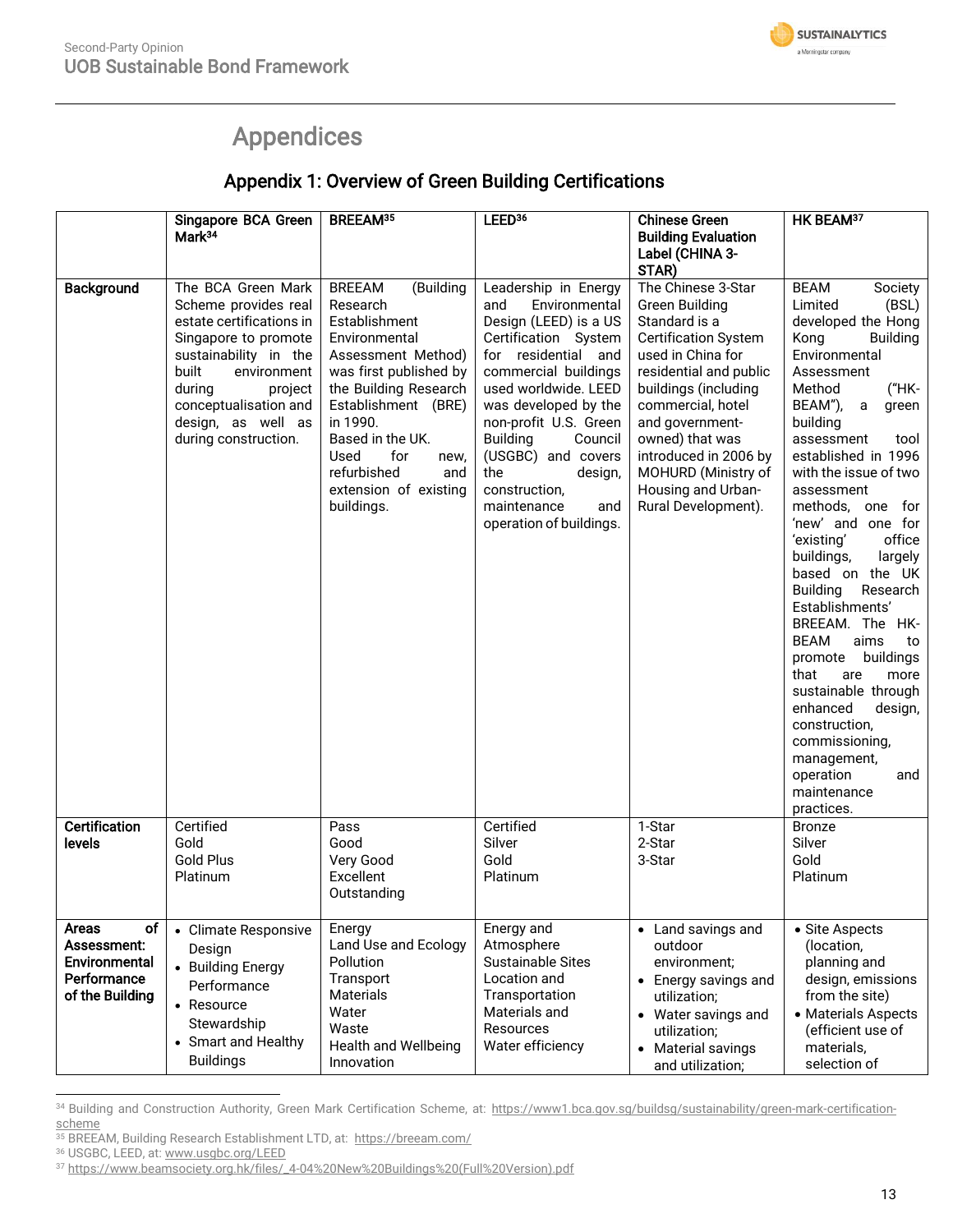

|                     | • Advanced Green<br>Efforts                                                                                                                                                                                                                                                                                                                                                                                                                                                                                                                      |                                                                                                                                                                                                                                                                                                                                                                                                                                                                                                                                                                                                                                                            | <b>Indoor Environmental</b><br>Quality<br>Innovation in Design<br><b>Regional Priority</b>                                                                                                                                                                                                                                                                                                                                                                                                                                                                                                                 | $\bullet$ Indoor<br>environment;<br>• Operations and<br>management.                                                                                                                                                                                                                                                                                                                                                                                                                     | materials, waste<br>materials)<br>• Energy Use<br>(annual energy<br>use, energy<br>efficient systems,<br>energy efficient<br>equipment,<br>facilities for<br>energy,<br>management)<br>• Water Use (water<br>quality, water<br>conservation,<br>effluent)<br>$\bullet$ Indoor<br>Environmental<br>Quality (safety,<br>hygiene, indoor air<br>quality,<br>ventilation,<br>thermal comfort,<br>lighting quality,<br>acoustics and<br>noise, building<br>amenities)<br>• Innovations and<br>Additions                                                                                                                                   |
|---------------------|--------------------------------------------------------------------------------------------------------------------------------------------------------------------------------------------------------------------------------------------------------------------------------------------------------------------------------------------------------------------------------------------------------------------------------------------------------------------------------------------------------------------------------------------------|------------------------------------------------------------------------------------------------------------------------------------------------------------------------------------------------------------------------------------------------------------------------------------------------------------------------------------------------------------------------------------------------------------------------------------------------------------------------------------------------------------------------------------------------------------------------------------------------------------------------------------------------------------|------------------------------------------------------------------------------------------------------------------------------------------------------------------------------------------------------------------------------------------------------------------------------------------------------------------------------------------------------------------------------------------------------------------------------------------------------------------------------------------------------------------------------------------------------------------------------------------------------------|-----------------------------------------------------------------------------------------------------------------------------------------------------------------------------------------------------------------------------------------------------------------------------------------------------------------------------------------------------------------------------------------------------------------------------------------------------------------------------------------|--------------------------------------------------------------------------------------------------------------------------------------------------------------------------------------------------------------------------------------------------------------------------------------------------------------------------------------------------------------------------------------------------------------------------------------------------------------------------------------------------------------------------------------------------------------------------------------------------------------------------------------|
| <b>Requirements</b> | Prerequisites                                                                                                                                                                                                                                                                                                                                                                                                                                                                                                                                    | Prerequisites                                                                                                                                                                                                                                                                                                                                                                                                                                                                                                                                                                                                                                              | Prerequisites                                                                                                                                                                                                                                                                                                                                                                                                                                                                                                                                                                                              | Prerequisites:                                                                                                                                                                                                                                                                                                                                                                                                                                                                          | HK BEAM is a credit-                                                                                                                                                                                                                                                                                                                                                                                                                                                                                                                                                                                                                 |
|                     | (independent of level<br>of certification) and<br>point score.<br>Prerequisites for each<br>performance area to<br>demonstrate<br>minimum criteria met.<br>Numerical<br>scores<br>achieved<br>ın<br>accordance with the<br>criteria<br>in<br>each<br>performance<br>area.<br>Performance<br>Areas<br>different<br>have<br>weights.<br>Depending<br>on<br>the<br>level<br>of<br>building<br>performance<br>and<br>numerical<br>score<br>achieved<br>in<br>performance<br>area,<br>building's<br>level<br>οf<br>certification<br>is<br>determined. | depending<br>the<br>on<br>levels of certification<br>Credits<br>$\ddot{}$<br>with<br>associated points<br>This number of points<br>is then weighted by<br>item 38 and gives a<br><b>BREEAM</b><br>of<br>level<br>certification, which is<br>based on the overall<br>obtained<br>score<br>(expressed<br>as<br>a<br>percentage). Majority<br>of BREEAM issues are<br>flexible, meaning that<br>the client can choose<br>which to comply with<br>to build their BREEAM<br>performance score.<br>BREAAM<br>has two<br>stages/ audit reports:<br>a 'BREEAM Design<br>Stage' and a 'Post<br>Construction<br>Stage',<br>different<br>with<br>assessment criteria. | (independent of level<br>of<br>certification)<br>$+$<br>Credits<br>with<br>associated points<br>These points are then<br>added together<br>to t<br>obtain the LEED level<br>of certification<br>There<br>are<br>several<br>different<br>rating<br>systems within LEED.<br>Each rating system is<br>designed to apply to a<br>specific sector (e.g.<br>New<br>Construction,<br>Major<br>Renovation,<br>Core<br>Shell<br>and<br>Development,<br>Schools-/Retail-<br>/Healthcare<br><b>New</b><br>Construction<br>and<br>Major<br>Renovations,<br>Existing<br>Buildings:<br>Operation<br>and<br>Maintenance). | The system functions<br>on a checklist basis,<br>with 1-Star buildings<br>meeting 26 criteria, 2-<br>Star an additional 43<br>items, and 3-Star on a<br>further 14 items.<br>Criteria and weighting<br>differ for public and<br>residential buildings.<br>In public buildings,<br>more weight is given<br>to energy and<br>material savings,<br>while the standard for<br>residential buildings<br>places greater<br>importance on urban<br>land saving and<br>outdoor<br>environments. | based system where<br>the overall weighting<br>given by<br>the<br>is<br>relative number of<br>credits given for the<br>compliance<br>with<br>sub-criteria derived<br>the<br>from<br>above-<br>mentioned areas of<br>assessment.<br>For some of the<br>environmental<br>aspects detailed in<br>HK-BEAM,<br>compliance<br>with<br>legal requirements<br>taken<br>is<br>as<br>a<br>prerequisite for the<br>award of credits.<br>Consequently, when<br>an assessed issue<br>becomes subject to<br>legislation, it will no<br>longer count for an<br>award of credits,<br>would<br>and<br>be<br>amended or deleted<br>future<br>in<br>any |

<sup>38</sup> BREEAM weighting: Management 12%, Health and wellbeing 15%, Energy 19%, Transport 8%, Water 6%, Materials 12.5%, Waste 7.5%, Land Use and ecology 10%, Pollution 10% and Innovation 10%. One point scored in the Energy item is therefore worth twice as much in the overall score as one point scored in the Pollution item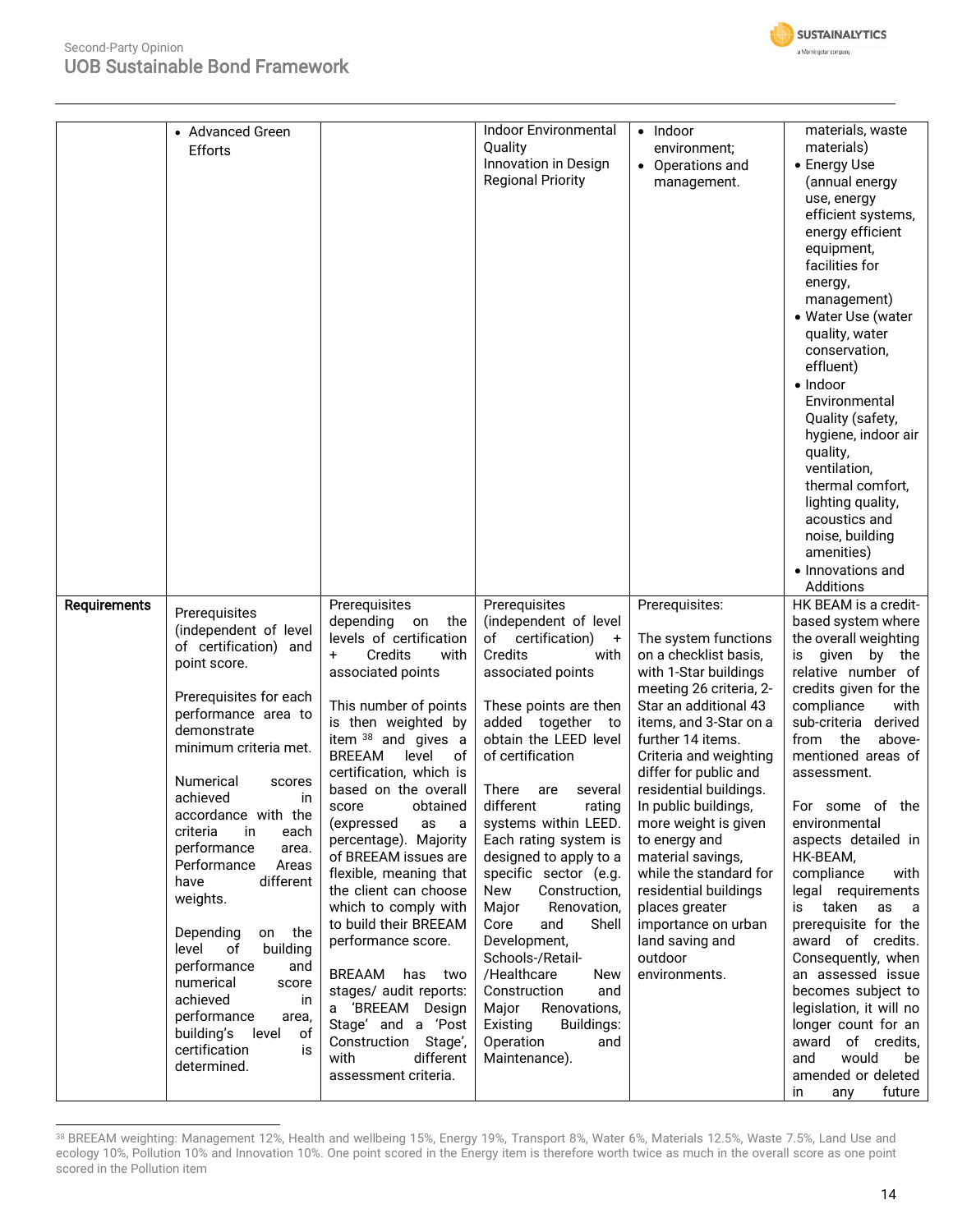

### Second-Party Opinion UOB Sustainable Bond Framework

|                        | of<br>Assessment<br>with<br>compliance<br>Green Mark criteria is<br>done by the Singapore<br><b>Building</b><br>and<br>Construction<br>Authority (BCA). |                      |  | HK-<br>of<br>revisions<br>BEAM.<br><b>The</b><br>Overall<br>Assessment Grade<br>is based on the<br>0f<br>percentage<br>applicable<br>credits<br>gained. The award<br>classifications are: |
|------------------------|---------------------------------------------------------------------------------------------------------------------------------------------------------|----------------------|--|-------------------------------------------------------------------------------------------------------------------------------------------------------------------------------------------|
|                        |                                                                                                                                                         |                      |  | Platinum 75% -<br>Excellent<br>Gold 65% - Very<br>Good<br>Silver 55% - Good<br>Bronze 40% - Above<br>Average                                                                              |
| Performance<br>display |                                                                                                                                                         | ★★★☆☆<br>Outstanding |  |                                                                                                                                                                                           |

|                                                                                      | <b>NABERS</b>                                                                                                                                                                                                                                                                                                                                                        | SS 564 Singapore Green Data Center Standard <sup>39</sup>                                                                                                                                                                                                                                                                                                                                                                                                                                                                                                           |
|--------------------------------------------------------------------------------------|----------------------------------------------------------------------------------------------------------------------------------------------------------------------------------------------------------------------------------------------------------------------------------------------------------------------------------------------------------------------|---------------------------------------------------------------------------------------------------------------------------------------------------------------------------------------------------------------------------------------------------------------------------------------------------------------------------------------------------------------------------------------------------------------------------------------------------------------------------------------------------------------------------------------------------------------------|
| Background                                                                           | The National Australian Built Environment Rating System<br>(NABERS) is a performance rating tool for existing<br>buildings in Australia. It is administered by the NSW Office<br>of Environment and Heritage, and is used to measure<br>building's energy efficiency, carbon emissions, water<br>consumed, waste produced, and compare it with similar<br>buildings. | SS 564 is a green data center standard which helps<br>organizations establish systems and processes in order to<br>improve the energy performance of their data center. The<br>standard is modelled after the ISO 50001 standard on<br>energy management, but is specifically catered to meet the<br>needs of data centers in Singapore through a Plan-Do-<br>Check-Act (PDCA) methodology that encourages<br>continuous improvement. The standard can be used to<br>audit and certify an organization's environmental<br>management system for its data center(s). |
| <b>Certification</b><br>levels                                                       | 1-star (Poor)<br>2-stars (Below Average)<br>3-stars (Average)<br>4-stars (Good)<br>5-stars (Excellent)<br>6-stars (Market Leading)                                                                                                                                                                                                                                   | N/A                                                                                                                                                                                                                                                                                                                                                                                                                                                                                                                                                                 |
| <b>Areas</b><br>οf<br>Assessment:<br>Environmental<br>Project<br>Management          | There are several ratings available based on the type of<br>building and the applicant (building tenant, or owner<br>and/or manager). The rating tools available for office<br>buildings are:<br>-Energy (without Greenpower)<br>-Energy (with Greenpower)<br>-Carbon Neutral<br>-Waste<br>-Water<br>-Indoor Environment                                             | • ICT Equipment and Services<br>• Cooling<br>• DC Power                                                                                                                                                                                                                                                                                                                                                                                                                                                                                                             |
| <b>Areas</b><br>οf<br>Assessment:<br>Environmental<br>Performance<br>of the Building | NABERS ratings for office buildings and tenancies are<br>based on 12 months of (real) operational data, rather than<br>potential performance estimate.                                                                                                                                                                                                               | Only applicable to data centers                                                                                                                                                                                                                                                                                                                                                                                                                                                                                                                                     |

39 SS 564 Singapore Green Data Center Standard[: https://www.epi-ap.com/services/9/18/109/SS564](https://www.epi-ap.com/services/9/18/109/SS564)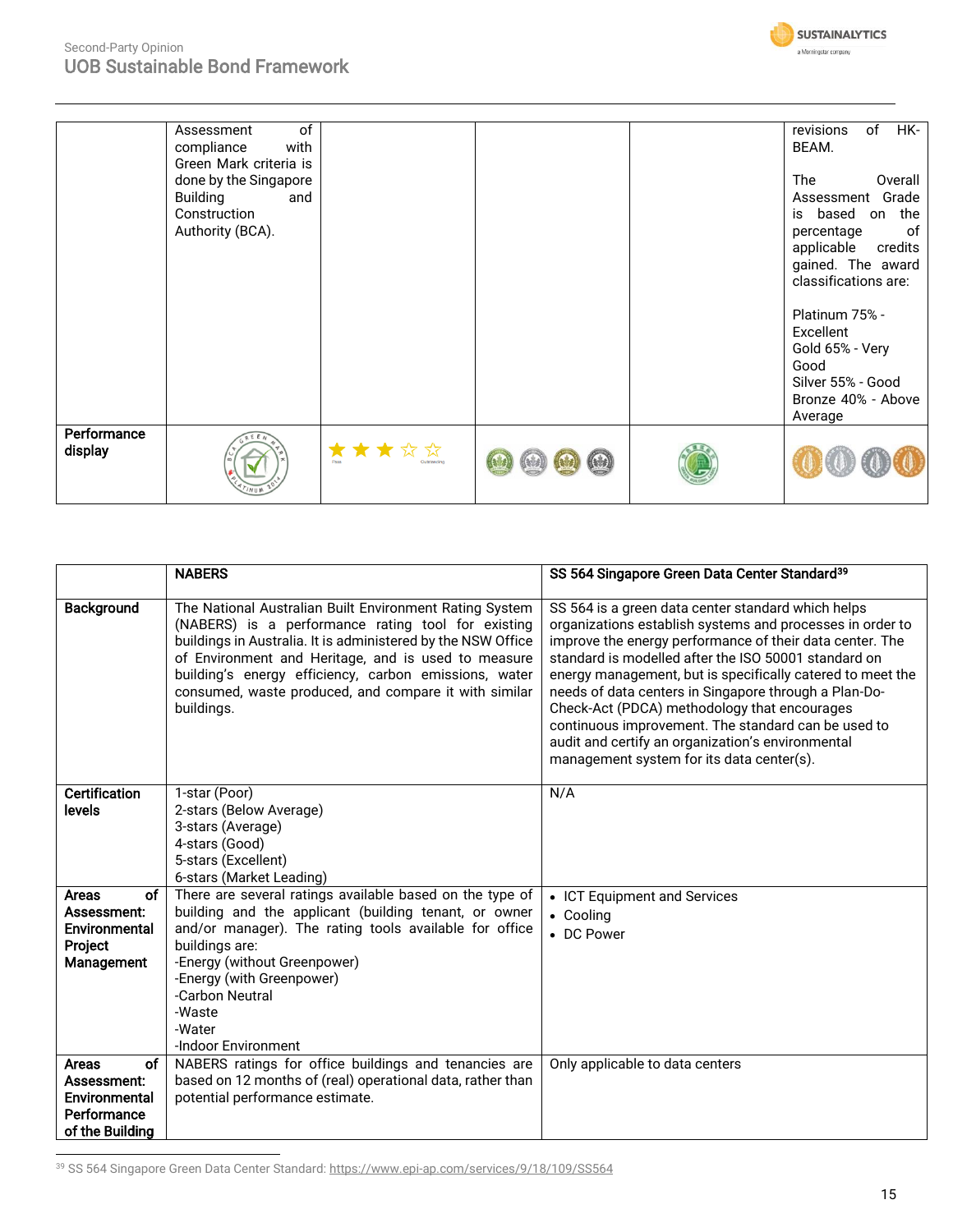

|              | There is a Carbon Neutral Certification available, as an  |                                                                                                                             |
|--------------|-----------------------------------------------------------|-----------------------------------------------------------------------------------------------------------------------------|
|              | extension to NABERS Energy rating, for buildings of       |                                                                                                                             |
|              | NABERS Energy rating of 4-stars or above.                 |                                                                                                                             |
|              | There are rating system for different types of buildings, |                                                                                                                             |
|              | including apartment buildings, office buildings, office   |                                                                                                                             |
|              | tenancies, shopping centers, data centres, and hotels.    |                                                                                                                             |
|              |                                                           |                                                                                                                             |
| Requirements |                                                           | SS 564 does not mandate any minimum requirements that<br>must be met other than the objectives and targets set by           |
|              |                                                           |                                                                                                                             |
|              |                                                           | the organization in support of its data center sustainability<br>policy. The standard does however require organizations to |
|              |                                                           |                                                                                                                             |
|              |                                                           | establish and maintain an energy and environmental                                                                          |
|              |                                                           | management system in order to achieve continual                                                                             |
|              |                                                           | improvement of energy and water performance in its data                                                                     |
|              |                                                           | center. This includes aligning with best practices in the                                                                   |
|              |                                                           | design of a sustainable data center by using relevant                                                                       |
|              |                                                           | indicators such as PUE and WUE to represent improvement                                                                     |
|              |                                                           | over time.                                                                                                                  |
|              |                                                           |                                                                                                                             |
| Performance  |                                                           |                                                                                                                             |
| display      |                                                           |                                                                                                                             |
|              |                                                           |                                                                                                                             |
|              | <b>WATEF</b>                                              |                                                                                                                             |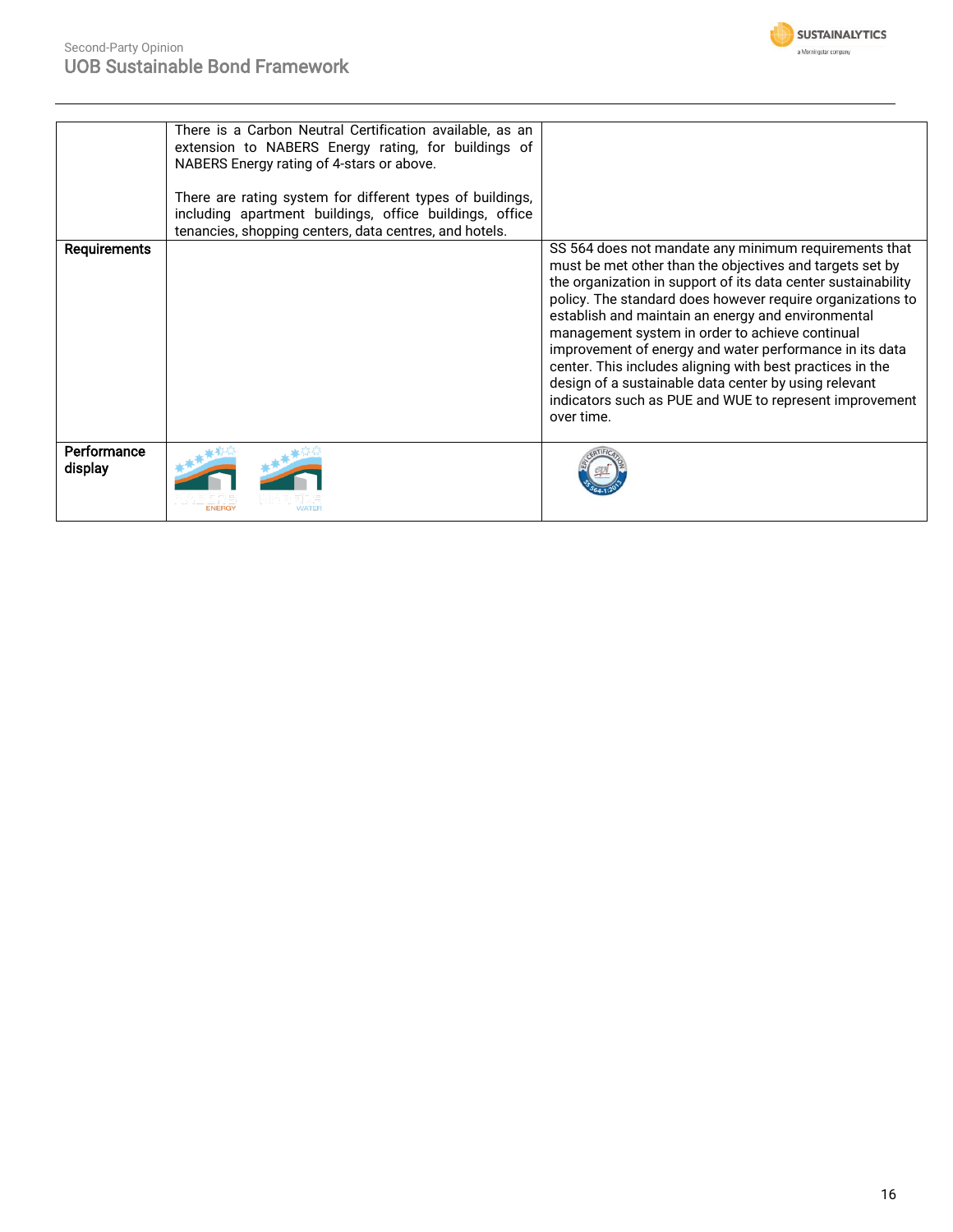

|                                                           | Marine Stewardship Council 40                                                                                                                                                                                                                                                                                                                              |
|-----------------------------------------------------------|------------------------------------------------------------------------------------------------------------------------------------------------------------------------------------------------------------------------------------------------------------------------------------------------------------------------------------------------------------|
| <b>Background</b>                                         | Marine Stewardship Council (MSC) is a non-profit organization founded in<br>1996, that issues eco-label certifications for fisheries which are sustainable<br>and well-managed.                                                                                                                                                                            |
| <b>Clear positive impact</b>                              | Promoting sustainable fisheries practices.                                                                                                                                                                                                                                                                                                                 |
| Minimum standards                                         | A minimum score must be met across each of the performance indicators.                                                                                                                                                                                                                                                                                     |
|                                                           | As a condition to certification, low-scoring indicators must be accompanied<br>by action plans for improvement.                                                                                                                                                                                                                                            |
| Scope of certification or<br>programme                    | The MSC standard consists of a fisheries standard and a chain of custody<br>standard.                                                                                                                                                                                                                                                                      |
|                                                           | The Fishery Standard assesse three core principles: sustainable fish<br>stocks, minimising environmental impact, and effective fisheries<br>management; collectively these account for the major environmental and<br>social impacts.                                                                                                                      |
|                                                           | The Chain of Custody standard addresses certified spearfishing, product<br>identification, seperation, traceability and records, and good management.                                                                                                                                                                                                      |
| <b>Verification of standards</b><br>and risk mitigation   | Third-party conformity assessment bodies (CABs), certified by<br>Accreditation Service International (ASI) carry out assessments in line with<br>the MSC standard and ISO 17065.                                                                                                                                                                           |
|                                                           | Certification is valid for up to five years.                                                                                                                                                                                                                                                                                                               |
| Third party expertise and<br>multi-stakeholder<br>process | Aligned with the UN Code of Conduct for Reponsible Fishing, and further<br>informed by the Global Sustainable Seafood Initiative (GSSI), World Trade<br>Organization (WTO), and International Social and Environmental<br>Accreditation and Labelling (ISEAL)                                                                                              |
| Performance display                                       |                                                                                                                                                                                                                                                                                                                                                            |
| Qualitative<br>considerations                             | The MSC label is the most widely recognized sustainable fisheries label<br>worldwide, and is generally accepted to have positive impacts on marine<br>environments.                                                                                                                                                                                        |
|                                                           | Proponents of the label cite the transparent science-based process for<br>approval and its successful engagement with industry groups. Criticism<br>from various observers include lack of focus on preventing by-catch,<br>protecting marine mammals and endangered species, follow-up on<br>conditions, crew safety, and live tracking of supply chains. |

## Appendix 2: Overview of Fishery Sustainability Certifications

<sup>40</sup> MSC, The MSC Fisheries Standard[: https://www.msc.org/standards-and-certification/fisheries-standard](https://www.msc.org/standards-and-certification/fisheries-standard)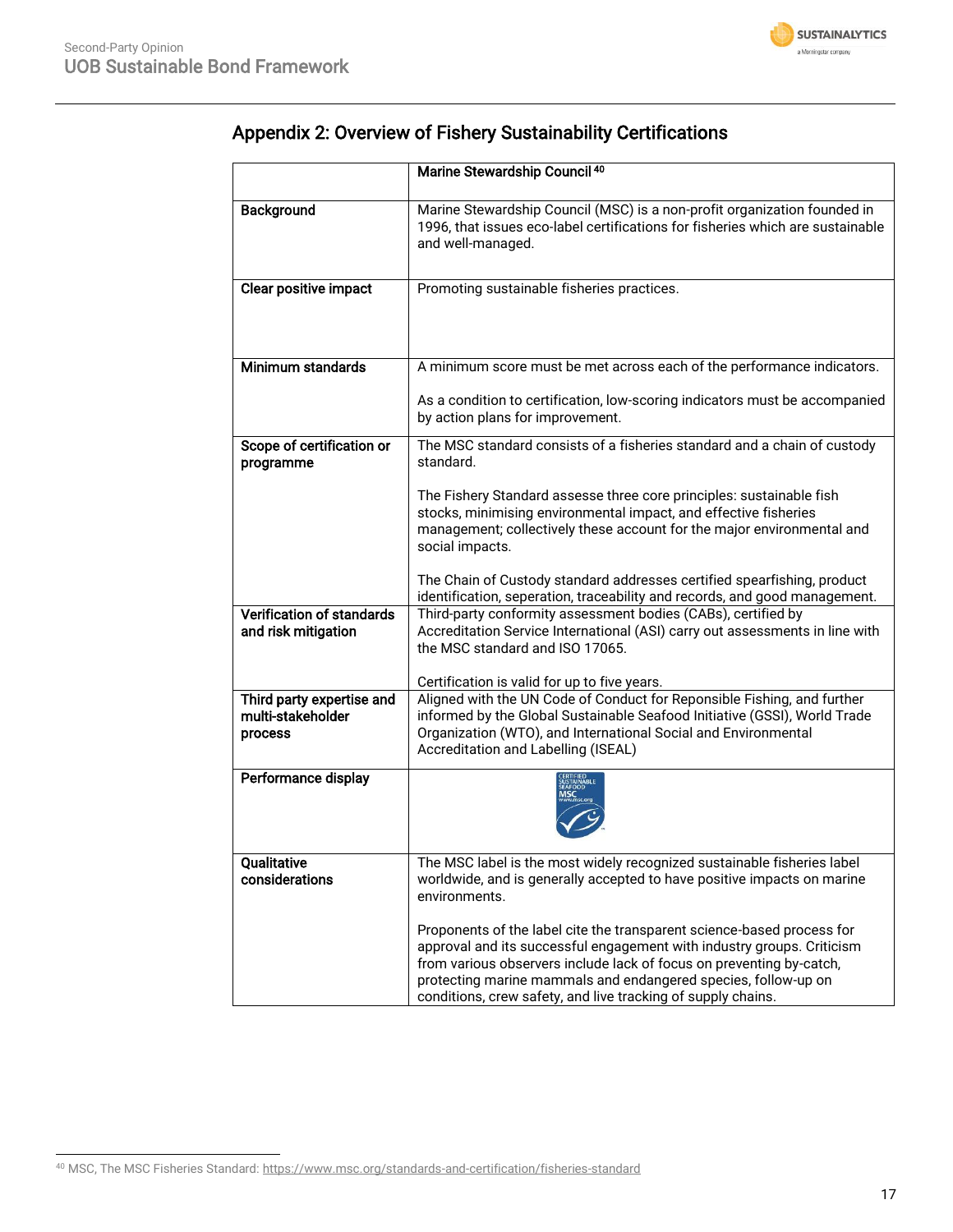

## Appendix 3: Overview and Assessment of forestry certification schemes

|                                             | Forest Stewardship Council (FSC) <sup>41</sup>                                                                                                                                                                                                                                                                                                                                                                                                                                                                                                                                                                                                                                                                                                                                                                   | Programme for the Endorsement of Forest<br>Certification (PEFC) <sup>42</sup>                                                                                                                                                                                                                                                                                                                                                                                                                                                                                                                                                                                                                                                                                                                                                                                                       |
|---------------------------------------------|------------------------------------------------------------------------------------------------------------------------------------------------------------------------------------------------------------------------------------------------------------------------------------------------------------------------------------------------------------------------------------------------------------------------------------------------------------------------------------------------------------------------------------------------------------------------------------------------------------------------------------------------------------------------------------------------------------------------------------------------------------------------------------------------------------------|-------------------------------------------------------------------------------------------------------------------------------------------------------------------------------------------------------------------------------------------------------------------------------------------------------------------------------------------------------------------------------------------------------------------------------------------------------------------------------------------------------------------------------------------------------------------------------------------------------------------------------------------------------------------------------------------------------------------------------------------------------------------------------------------------------------------------------------------------------------------------------------|
| Background                                  | The Forest Stewardship (FSC) is a non-profit<br>organization established in 1993 that aims<br>to promote sustainable forest management<br>practice by evaluating forest management<br>planning and practices independently<br>against FSC's standards.                                                                                                                                                                                                                                                                                                                                                                                                                                                                                                                                                           | Founded in 1999, the Programme for the<br><b>Endorsement of Forest Certification</b><br>(PEFC) is a non-profit organization that<br>promotes sustainable forest management<br>through independent third-party<br>certification, this includes assessments,<br>endorsements and recognition of national<br>forest certification systems. PEFC was<br>created in response to the specific<br>requirements of small- and family forest<br>owners as an international umbrella<br>organization.                                                                                                                                                                                                                                                                                                                                                                                         |
| <b>Basic Principles</b>                     | Compliance with laws and FSC<br>$\bullet$<br>principles<br>Tenure and use rights and<br>$\bullet$<br>responsibilities<br>Indigenous peoples' rights<br>٠<br>Community relations and workers'<br>$\bullet$<br>rights<br>Benefits from the forests<br>$\bullet$<br>Environmental impact<br>$\bullet$<br>Management plans<br>٠<br>Monitoring and assessment<br>$\bullet$<br>Special sites - high conservation value<br>$\bullet$<br>forests (HCVF)<br>Plantations                                                                                                                                                                                                                                                                                                                                                   | Maintenance and appropriate<br>$\bullet$<br>enhancement of forest resources and<br>their contribution to the global carbon<br>cycle<br>Maintenance and enhancement of<br>forest ecosystem health and vitality<br>Maintenance and encouragement of<br>$\bullet$<br>productive functions of forests (wood<br>and no-wood)<br>Maintenance, conservation and<br>$\bullet$<br>appropriate enhancement of biological<br>diversity in forest ecosystems<br>Maintenance and appropriate<br>$\bullet$<br>enhancement of protective functions in<br>forest management (notably soil and<br>water)<br>Maintenance of socioeconomic<br>$\bullet$<br>functions and conditions<br>Compliance with legal requirements<br>$\bullet$                                                                                                                                                                 |
| <b>Types of</b><br>standards/benc<br>hmarks | Forest Management certification (for<br>$\bullet$<br>single/multiple applicant(s) - industrial<br>or private forest owners, forest license<br>holders, community forests, and<br>government-managed forests)<br>Small and Low Intensity Management<br>٠<br>Forests (SLIMFs) program (for small<br>forests and forests that are managed at<br>low intensity would be eligible)<br>Chain of Custody (CoC) certification<br>٠<br>(for supply chain companies' planning,<br>practices and products - all operations<br>that want to produce or make claims<br>related to FSC-certified products must<br>possess this certificate)<br>Controlled Wood verification (for<br>٠<br>assurance that 100% virgin fiber mixed<br>with FSC-certified and recycled fiber<br>originates from a verified and approved<br>source) | Sustainable Forest Management<br>$\bullet$<br>benchmark - international<br>requirements for sustainable forest<br>management. National forest<br>management standards must meet<br>these requirements in order to obtain<br><b>PEFC</b> endorsement<br><b>Group Forest Management Certification</b><br>$\bullet$<br>- outlines the requirements for national<br>forest certification systems who have<br>group forest management certification<br>Standard Setting - covers the<br>$\bullet$<br>processes that must be adhered to<br>during the development, review and<br>revision of national forest management<br>standards<br>Chain of Custody $-$ outlines the<br>$\bullet$<br>conditions for obtaining CoC<br>certification for forest-based products<br>PEFC logo Usage Rules - outlines the<br>$\bullet$<br>requirements entities must abide by<br>when using the PEFC logo |

<sup>&</sup>lt;sup>41</sup> Forest Stewardship Council, FSC Principles and Criteria for Forest Stewardship: <u>https://ca.fsc.org/preview.principles-criteria-v5.a-1112.pdf</u>

<sup>&</sup>lt;sup>42</sup> PEFC, Standards and Implementation:<https://www.pefc.org/standards-implementation>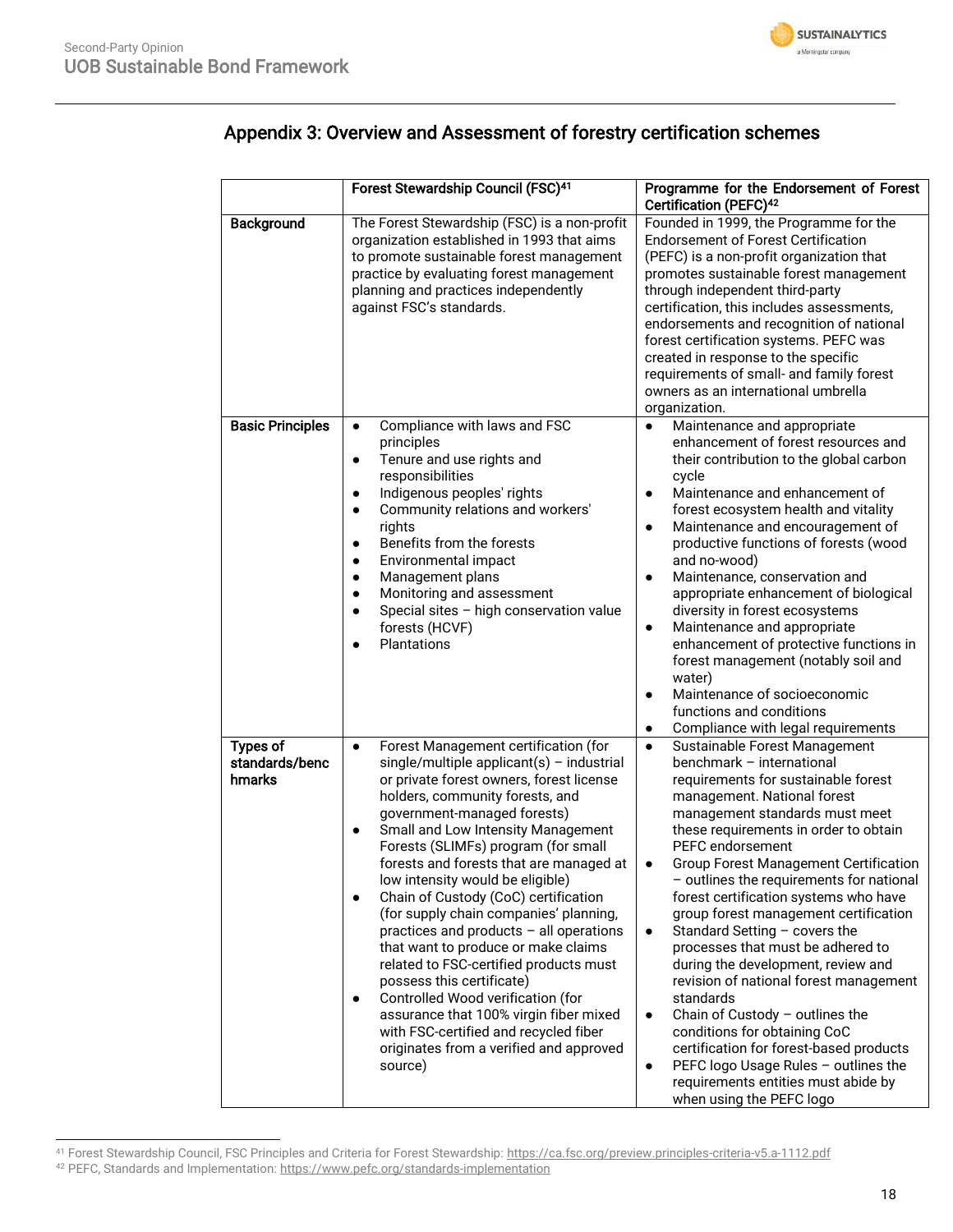

|                      |                                                                                                                                                                                                                                                                                                                                                                                                                                                                                                                                                                                                                                                                                                   | Endorsement of National Systems -<br>٠<br>outlines the process that national<br>systems must go through to achieve<br>PEFC endorsement                                                                                                                                                                                                                                                                                                                                                                                                                                                                                                                                                                                                                                                                                                                                                                                                          |
|----------------------|---------------------------------------------------------------------------------------------------------------------------------------------------------------------------------------------------------------------------------------------------------------------------------------------------------------------------------------------------------------------------------------------------------------------------------------------------------------------------------------------------------------------------------------------------------------------------------------------------------------------------------------------------------------------------------------------------|-------------------------------------------------------------------------------------------------------------------------------------------------------------------------------------------------------------------------------------------------------------------------------------------------------------------------------------------------------------------------------------------------------------------------------------------------------------------------------------------------------------------------------------------------------------------------------------------------------------------------------------------------------------------------------------------------------------------------------------------------------------------------------------------------------------------------------------------------------------------------------------------------------------------------------------------------|
| Governance           | The General Assembly is comprised of all<br>FSC members and constitutes the highest<br>decision-making body. Members can apply<br>to join one of three chambers -<br>environmental, social, or economic - that<br>are further divided into northern and<br>southern sub-chambers. Each chamber<br>maintains 33.3% of the weight in votes, and<br>votes are weighted so that the North and<br>South hold an equal portion of authority in<br>each chamber, to ensure influence is shared<br>equitably between interest groups and<br>countries with different levels of economic<br>development.                                                                                                   | PEFC's governance structure is formed by<br>the General Assembly (GA) which is the<br>highest authority and decision-making body.<br>It is made up of all PEFC members,<br>including national and international<br>stakeholders. In general, PEFC's governance<br>structure is more representative of industry<br>and government stakeholders than of social<br>or environmental groups. Members vote on<br>key decisions including endorsements,<br>international standards, new members,<br>statutes and budgets. All national members<br>have between one and seven votes,<br>depending on membership fees, while<br>international stakeholder members have<br>one vote each.                                                                                                                                                                                                                                                                |
| Scope                | FSC is a global, multi-stakeholder owned<br>system. All FSC standards and policies are<br>set by a consultative process. There is an<br>FSC Global standard and for certain<br>countries FSC National standards.<br>Economic, social, and environmental<br>interests have equal weight in the standard<br>setting process. FSC follows the ISEAL<br>Code of Good Practice for Setting Social<br>and Environmental Standards.                                                                                                                                                                                                                                                                      | Multi-stakeholder participation is required in<br>the governance of national schemes as well<br>as in the standard-setting process.<br>Standards and normative documents are<br>reviewed periodically at intervals that do not<br>exceed five years. The PEFC Standard<br>Setting standard is based on ISO/IEC Code<br>for good practice for standardization (Guide<br>59) <sup>43</sup> and the ISEAL Code of Good Practice<br>for Setting Social and Environmental<br>Standards.                                                                                                                                                                                                                                                                                                                                                                                                                                                              |
| Chain-of-<br>Custody | The Chain-of-Custody (CoC) standard is<br>$\bullet$<br>evaluated by a third-party body that is<br>accredited by FSC and compliant with<br>international standards<br>CoC standard includes procedures for<br>$\bullet$<br>tracking wood origin<br>CoC standard includes specifications<br>$\bullet$<br>for the physical separation of certified<br>and non-certified wood, and for the<br>percentage of mixed content (certified<br>and non-certified) of products<br>CoC certificates state the geographical<br>$\bullet$<br>location of the producer and the<br>standards against which the process<br>was evaluated. Certificates also state<br>the starting and finishing point of the<br>CoC | Quality or environmental management<br>$\bullet$<br>systems (ISO 9001:2008 or ISO<br>14001:2004 respectively) may be used<br>to implement the minimum<br>requirements for chain-of-custody<br>management systems required by<br><b>PEFC</b><br>Only accredited certification bodies can<br>$\bullet$<br>undertake certification<br>CoC requirements include<br>$\bullet$<br>specifications for physical separation<br>of wood and percentage-based<br>methods for products with mixed<br>content.<br>The CoC standard includes<br>$\bullet$<br>specifications for tracking and<br>collecting and maintaining<br>documentation about the origin of the<br>materials<br>The CoC standard includes<br>$\bullet$<br>specifications for the physical<br>separation of certified and non-certified<br>wood<br>The CoC standard includes<br>specifications about procedures for<br>dealing with complains related to<br>participant's chain of custody |

<sup>43</sup> ISO, ISO/IEC Guide 59:2019[: https://www.iso.org/standard/23390.html](https://www.iso.org/standard/23390.html)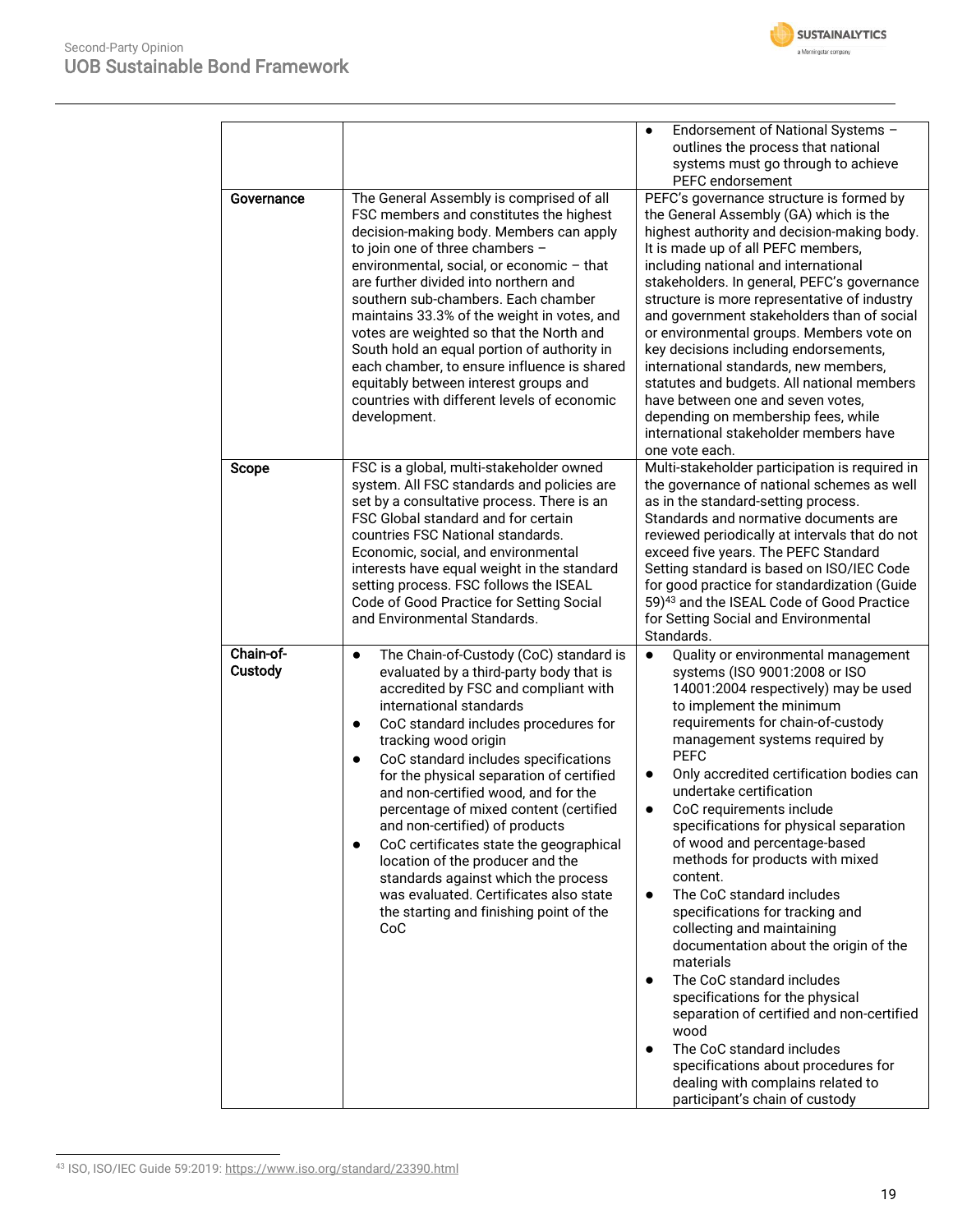

| Non-certified<br>wood sources  | FSC's Controlled Wood Standard<br>establishes requirements to participants to<br>establish supply-chain control systems, and<br>documentation to avoid sourcing materials<br>from controversial sources, including:<br>Illegally harvested wood, including<br>a.<br>wood that is harvested without<br>legal authorization, from protected<br>areas, without payment of<br>appropriate taxes and fees, using<br>fraudulent papers and<br>mechanisms, in violation of CITES<br>requirements, and others,<br>Wood harvested in violation of<br>b.<br>traditional and civil rights,<br>Wood harvested in forests where<br>c.<br>high conservation values are<br>threatened by management<br>activities,<br>d.<br>Wood harvested in forests being<br>converted from forests and other<br>wooded ecosystems to plantations<br>or non-forest uses,<br>Wood from management units in which<br>genetically modified trees are planted. | The PEFC's Due Diligence System requires<br>participants to establish systems to<br>minimize the risk of sourcing raw materials<br>from:<br>forest management activities that<br>a.<br>do not comply with local, national<br>or international laws related to:<br>operations and<br>harvesting, including land<br>use conversion,<br>management of areas<br>with designated high<br>environmental and<br>cultural values,<br>protected and<br>endangered species,<br>including CITES species,<br>health and labour issues,<br>indigenous peoples'<br>property, tenure and use<br>rights,<br>payment of royalties and<br>taxes.<br>genetically modified organisms,<br>b.<br>forest conversion, including conversion of<br>primary forests to forest plantations.        |
|--------------------------------|-------------------------------------------------------------------------------------------------------------------------------------------------------------------------------------------------------------------------------------------------------------------------------------------------------------------------------------------------------------------------------------------------------------------------------------------------------------------------------------------------------------------------------------------------------------------------------------------------------------------------------------------------------------------------------------------------------------------------------------------------------------------------------------------------------------------------------------------------------------------------------------------------------------------------------|------------------------------------------------------------------------------------------------------------------------------------------------------------------------------------------------------------------------------------------------------------------------------------------------------------------------------------------------------------------------------------------------------------------------------------------------------------------------------------------------------------------------------------------------------------------------------------------------------------------------------------------------------------------------------------------------------------------------------------------------------------------------|
| Accreditation/ve<br>rification | FSC-accredited Certification Bodies (CB)<br>conduct an initial assessment, upon<br>successful completion companies are<br>granted a 5-year certificate. Companies<br>must undergo an annual audit and a<br>reassessment audit every 5 years.<br>Certification Bodies undergo annual audits<br>from Accreditation Services International<br>(ASI) to ensure conformance with ISO<br>standard requirements.                                                                                                                                                                                                                                                                                                                                                                                                                                                                                                                     | Accreditation is carried out by an<br>accreditation body (AB). In the same way<br>that a certification body checks that a<br>company meets the PEFC standard, the<br>accreditation body checks that a<br>certification body meets specific PEFC and<br>ISO requirements. Through the<br>accreditation process, PEFC has assurance<br>that certification bodies are independent<br>and impartial, that they follow PEFC<br>certification procedures.<br>PEFC does not have their own accreditation<br>body. Like with the majority of ISO based<br>certifications, PEFC relies on national ABs<br>under the umbrella of the International<br>Accreditation Forum (IAF). National ABs<br>need to be a member of the IAF, which<br>means they must follow IAF's rules and |
| Qualitative<br>considerations  | on comprehensive principles and criteria that are aligned with ISO. Both schemes have<br>received praise for their contribution to sustainable forest management practices <sup>44</sup> and<br>both have also faced criticism from civil society actors. <sup>45,46</sup> In certain instances, these<br>standards go above and beyond national regulation and are capable of providing a high<br>level of assurance that sustainable forest management practices are in place. However, in<br>other cases, the standards are similar or equal to national legislation and provide little<br>additional assurance. Ultimately, the level of assurance that can be provided by either<br>scheme is contingent upon several factors including the certification bodies conducting<br>audits, national regulations and local context.                                                                                           | regulations.<br>Sustainalytics views both FSC and PEFC as being robust, credible standards that are based                                                                                                                                                                                                                                                                                                                                                                                                                                                                                                                                                                                                                                                              |

<sup>44</sup> FESPA, FSC, PEFC and ISO 38200[: https://www.fespa.com/en/news-media/blog/fsc-pefc-and-iso-38200](https://www.fespa.com/en/news-media/blog/fsc-pefc-and-iso-38200)

<sup>45</sup> Yale Environment 360, Greenwashed Timber: How Sustainable Forest Certification Has Failed: [https://e360.yale.edu/features/greenwashed-timber](https://e360.yale.edu/features/greenwashed-timber-how-sustainable-forest-certification-has-failed)[how-sustainable-forest-certification-has-failed](https://e360.yale.edu/features/greenwashed-timber-how-sustainable-forest-certification-has-failed)

<sup>&</sup>lt;sup>46</sup> EIA, PEFC: A Fig Leaf for Stolen Timber: <u>https://eia-global.org/blog-posts/PEFC-fig-leaf-for-stolen-timber</u>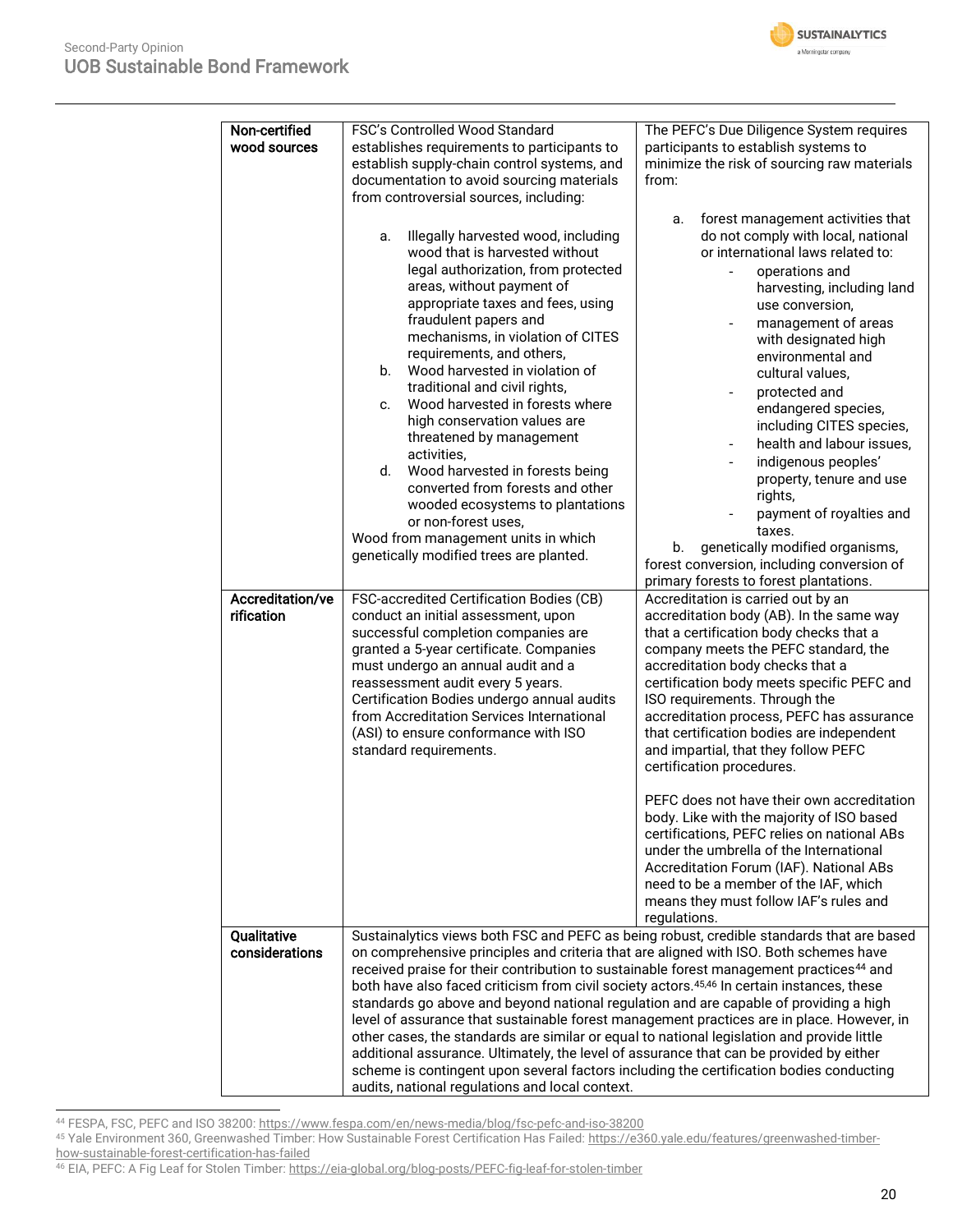

## Appendix 4: Alignment with ASEAN Sustainability Bond Standards (ASEAN SUS)

| <b>ASEAN SUS Criteria</b>                          | Alignment with<br>the ASEAN<br><b>SUS</b> | Sustainalytics' comments on alignment with the ASEAN SUS                                                                                                                                                                                                                                                                                                                                                                                                                                                                                                                                                                                                                    |
|----------------------------------------------------|-------------------------------------------|-----------------------------------------------------------------------------------------------------------------------------------------------------------------------------------------------------------------------------------------------------------------------------------------------------------------------------------------------------------------------------------------------------------------------------------------------------------------------------------------------------------------------------------------------------------------------------------------------------------------------------------------------------------------------------|
| Eligibility                                        | Yes                                       | The ASEAN SUS requires that issuers must be in or that the<br>proceeds be directed to assets in an ASEAN country. UOB<br>qualifies given that UOB intends to finance in Singapore and<br>other ASEAN countries.                                                                                                                                                                                                                                                                                                                                                                                                                                                             |
| Use of Proceeds                                    | Yes                                       | The ASEAN SUS offers specific clarification that fossil fuel<br>power generation projects and projects which involve<br>activities that pose a negative social impact related to adult<br>entertainment, alcohol, gambling, tobacco products and<br>weapon are excluded. UOB has included exclusion criteria in<br>the Framework to this effect.                                                                                                                                                                                                                                                                                                                            |
| Process for Project<br>Evaluation and<br>Selection | Yes                                       | The ASEAN SUS specifies information that must be clearly<br>communicated to investors before issuance regarding project<br>selection. UOB's business units will be responsible for<br>identifying potential eligible assets for Green, Social or<br>Sustainability Bonds to select projects. Then, a working group<br>(the "Working Group") within UOB's Environmental Sustainable<br>Governance Committee, comprised of relevant business units<br>responsible for originating Eligible Assets as well as UOB's<br>Corporate Sustainability Office, Central Treasury Unit and<br>Credit and Country Risk Management, will review and approve<br>potential eligible assets. |
| Management of<br>Proceeds                          | Yes                                       | The ASEAN SUS mandates that proceeds must be<br>appropriately tracked and that temporary investments be<br>disclosed. Within the Framework, UOB disclosed that it will<br>track and monitor the use of proceeds using its internal<br>accounting and information systems. Unallocated proceeds<br>will be invested in accordance with UOB's liquidity<br>management policy.                                                                                                                                                                                                                                                                                                 |
| Reporting                                          | Yes                                       | The ASEAN SUS requires annual reporting on the allocation of<br>funds and the expected impacts. UOB states that it will provide<br>an annual allocation report until full allocation and report on<br>the impact of the use of proceeds.                                                                                                                                                                                                                                                                                                                                                                                                                                    |
| <b>Annual Review</b>                               | Yes                                       | The ASEAN SUS encourages, but does not require, annual<br>reviews. UOB intends to engage a third party verifier to provide<br>an independent verification and assurance on its Annual<br>Review.                                                                                                                                                                                                                                                                                                                                                                                                                                                                            |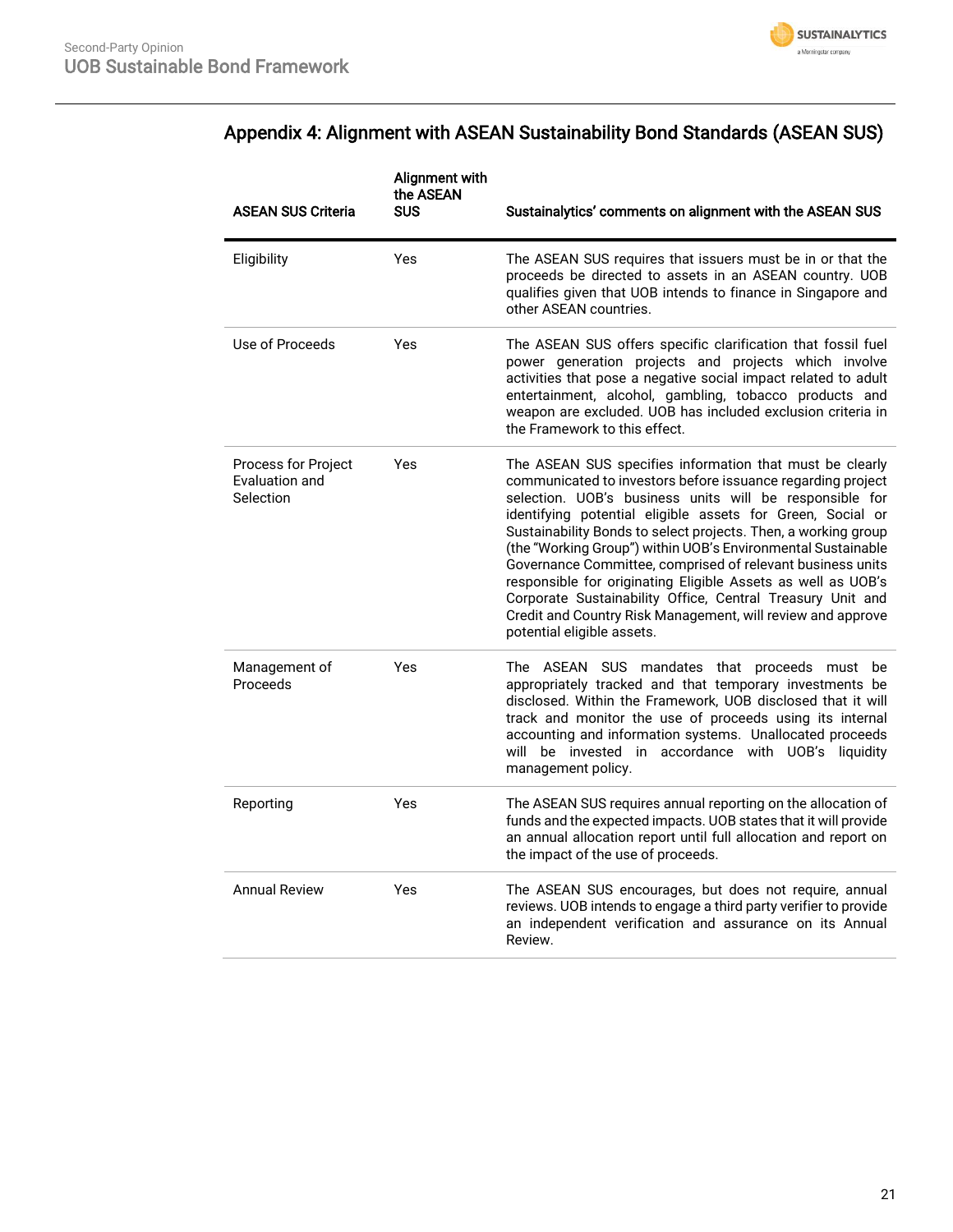

### Appendix 3: Sustainability Bond / Sustainability Bond Programme - External Review Form

### Section 1. Basic Information

| Issuer name:                                                                                                            | United Overseas Bank Limited |
|-------------------------------------------------------------------------------------------------------------------------|------------------------------|
| Sustainability Bond ISIN or Issuer Sustainability Bond UOB Sustainable Bond Framework<br>Framework Name, if applicable: |                              |
| Review provider's name:                                                                                                 | Sustainalytics               |
| Completion date of this form:                                                                                           | March 17, 2020               |
| Publication date of review publication:                                                                                 |                              |

### Section 2. Review overview

### SCOPE OF REVIEW

The following may be used or adapted, where appropriate, to summarise the scope of the review.

The review assessed the following elements and confirmed their alignment with the GBP and SBP:

| ⊠ | Use of Proceeds                   | ⊠ | Process for Project Evaluation<br>Selection |  | and |
|---|-----------------------------------|---|---------------------------------------------|--|-----|
| ⊠ | Management of Proceeds            | ⊠ | Reporting                                   |  |     |
|   | <b>ROLE(S) OF REVIEW PROVIDER</b> |   |                                             |  |     |

- **⊠** Consultancy (incl. 2<sup>nd</sup> opinion) □ □ Certification
- ☐ Verification ☐ Rating
- □ Other (please specify):

Note: In case of multiple reviews / different providers, please provide separate forms for each review.

### EXECUTIVE SUMMARY OF REVIEW and/or LINK TO FULL REVIEW (if applicable)

Please refer to Evaluation Summary above.

### Section 3. Detailed review

Reviewers are encouraged to provide the information below to the extent possible and use the comment section to explain the scope of their review.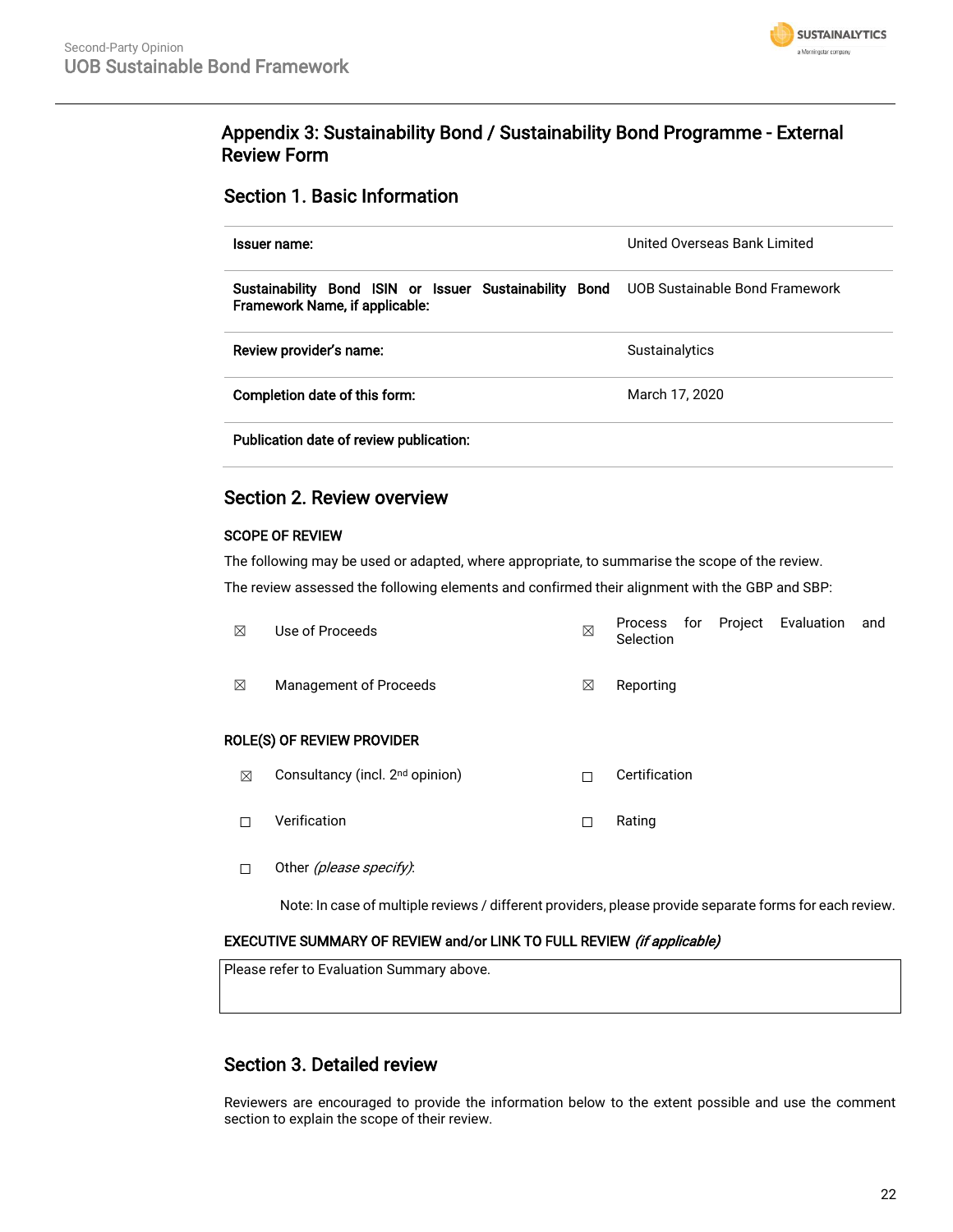

### 1. USE OF PROCEEDS

### Overall comment on section (if applicable):

The eligible categories for the use of proceeds are aligned with those recognized by the GBP, SBP, SBG, ASEAN SBS, ASEAN GBS, and ASEAN SUS. Sustainalytics considers that the eligible categories will lead to positive environmental and social impacts and advance the UN Sustainable Development Goals, specifically SDG 1, 3, 4, 6, 7, 8, 9, 11, 12, 13, 14 and 15.

### Use of proceeds categories as per GBP:

| ⊠ | Renewable energy                                                                                                                | ⊠           | Energy efficiency                                                                  |
|---|---------------------------------------------------------------------------------------------------------------------------------|-------------|------------------------------------------------------------------------------------|
| ⊠ | Pollution prevention and control                                                                                                | ⊠           | Environmentally sustainable management of<br>living natural resources and land use |
| П | Terrestrial<br>biodiversity<br>aquatic<br>and<br>conservation                                                                   | $\boxtimes$ | Clean transportation                                                               |
| ⊠ | Sustainable<br>water<br>and<br>wastewater<br>management                                                                         | ⊠           | Climate change adaptation                                                          |
| ⊠ | Eco-efficient and/or circular economy adapted<br>production<br>technologies<br>products,<br>and<br>processes                    | $\boxtimes$ | Green buildings                                                                    |
| □ | Unknown at issuance but currently expected to<br>conform with GBP categories, or other eligible<br>areas not yet stated in GBPs | $\Box$      | Other <i>(please specify)</i> :                                                    |

### If applicable please specify the environmental taxonomy, if other than GBPs:

#### Use of proceeds categories as per SBP:

|   | Affordable basic infrastructure                                                                                                | ⊠ | Access to essential services                                      |
|---|--------------------------------------------------------------------------------------------------------------------------------|---|-------------------------------------------------------------------|
| ⊠ | Affordable housing                                                                                                             | X | Employment generation (through SME financing<br>and microfinance) |
| П | Food security                                                                                                                  |   | Socioeconomic advancement and<br>empowerment                      |
| П | Unknown at issuance but currently expected<br>to conform with SBP categories, or other<br>eligible areas not yet stated in SBP |   | Other (please specify):                                           |

If applicable please specify the social taxonomy, if other than SBP:

### 2. PROCESS FOR PROJECT EVALUATION AND SELECTION

Overall comment on section (if applicable):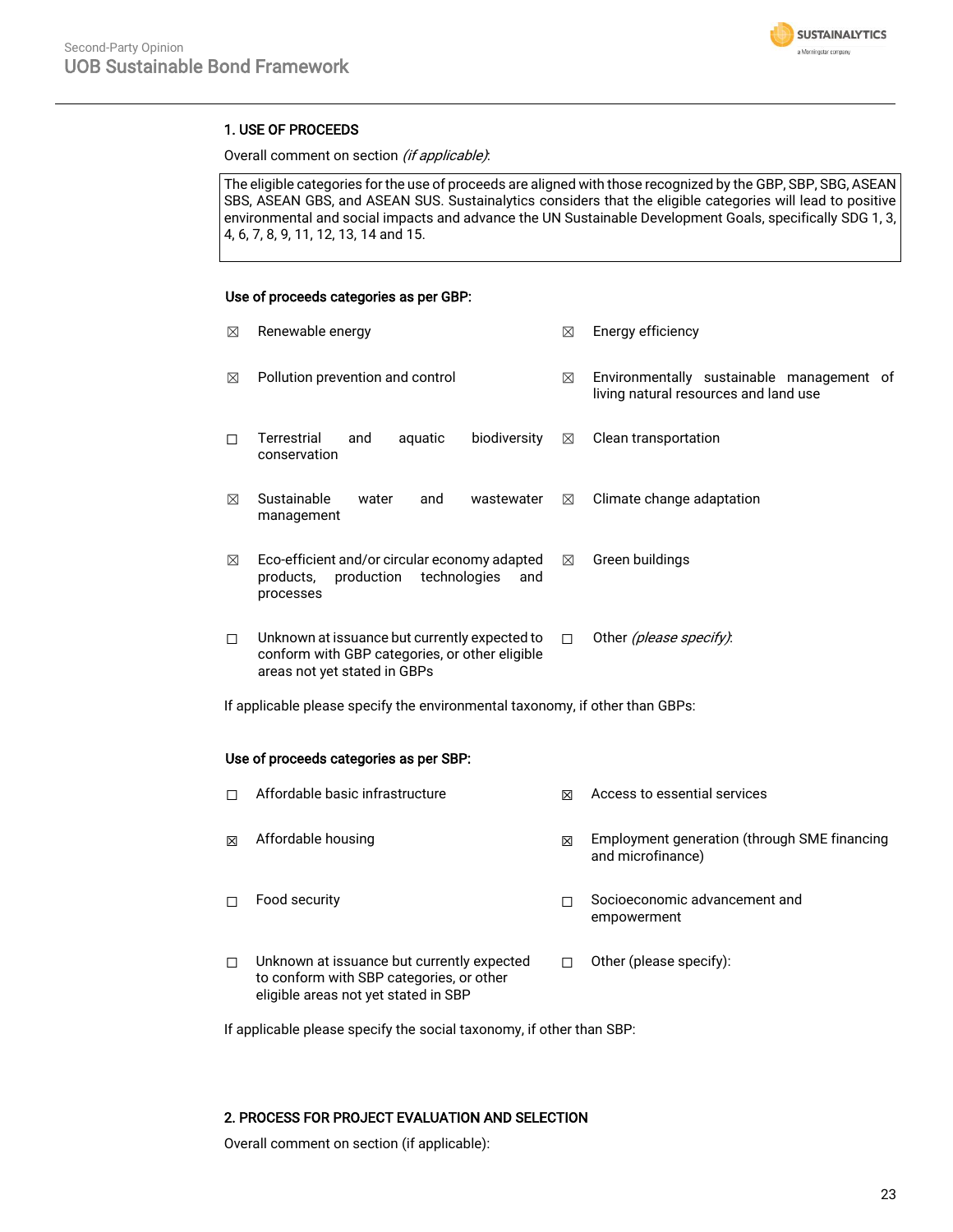

UOB's project evaluation and selection will be conducted by its business units and a working group (the "Working Group") within UOB's Environmental Sustainable Governance Committee ("the Committee"). The eligible assets will be initially identified by the business units, and approved by the Working Group. This is in line with market practice.

### Evaluation and selection

| ⊠                                                  | Credentials on the issuer's social and green<br>objectives                                 | ⊠ | Documented process to determine that<br>projects fit within defined categories                  |  |  |
|----------------------------------------------------|--------------------------------------------------------------------------------------------|---|-------------------------------------------------------------------------------------------------|--|--|
| ⊠                                                  | Defined and transparent criteria for projects<br>eligible for Sustainability Bond proceeds | ⊠ | Documented process to identify and<br>manage potential ESG risks associated<br>with the project |  |  |
| ⊠                                                  | Summary criteria for project evaluation and<br>selection publicly available                | п | Other <i>(please specify):</i>                                                                  |  |  |
| Information on Responsibilities and Accountability |                                                                                            |   |                                                                                                 |  |  |

- $\boxtimes$  Evaluation / Selection criteria subject to  $\Box$  In-house assessment external advice or verification
- ☐ Other (please specify):

### 3. MANAGEMENT OF PROCEEDS

Overall comment on section (if applicable).

The processes for management of proceeds are handled by the Working Group using a portfolio approach. Use of proceeds will be tracked by a register using internal accounting and information systems. If the assets are no longer eligible, they will be removed from the portfolio and replaced as soon as practically feasible. Pending full allocation, unallocated proceeds will be invested in line with UOB's liquidity management policy. This is in line with market practice.

### Tracking of proceeds:

- $\boxtimes$  Sustainability Bond proceeds segregated or tracked by the issuer in an appropriate manner
- $\boxtimes$  Disclosure of intended types of temporary investment instruments for unallocated proceeds
- $\Box$  Other (please specify):

### Additional disclosure:

 $\Box$  Allocations to future investments only  $\Box$  Allocations to both existing and future investments ☐ Allocation to individual disbursements ☐ Allocation to a portfolio of disbursements ☐ Disclosure of portfolio balance of unallocated proceeds □ Other *(please specify)*: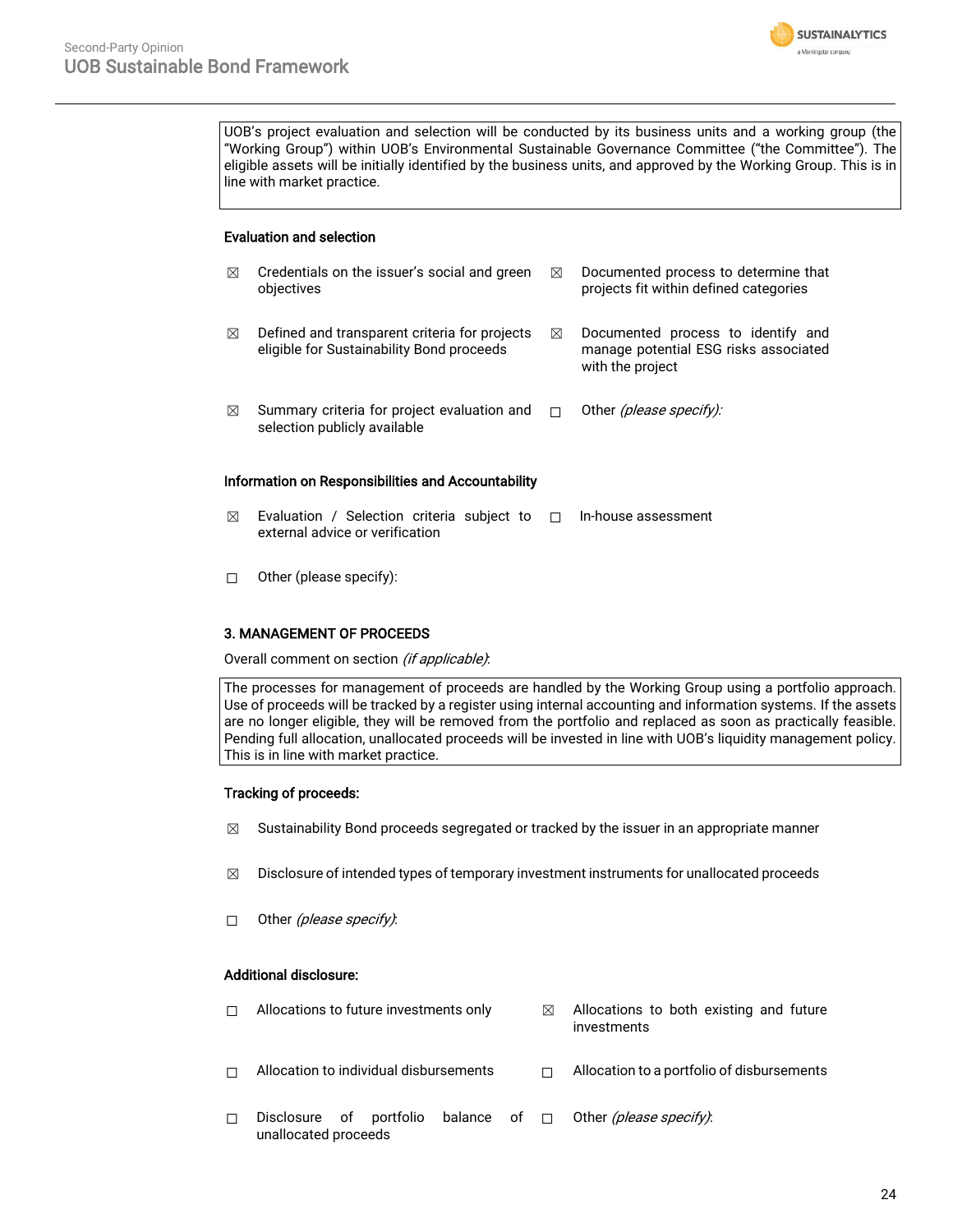

### 4. REPORTING

Overall comment on section (if applicable):

Until full allocation, UOB intends to report on allocation and impact of financing on its website on an annual basis. Allocation reporting will include total amount of eligible assets, share of new financing and refinancing, and balance of unallocated proceeds. Additionally, UOB is committed to reporting on relevant quantitative and qualitative impact where feasible. This is in line with market practice.

### Use of proceeds reporting:

- ☐ Project-by-project ☒ On a project portfolio basis
- □ Linkage to individual bond(s) □ □ Other *(please specify):*

#### Information reported:

- ☒ Allocated amounts ☐ Sustainability Bond financed share of
- $\boxtimes$  Other (please specify):

Confirmation that Eligible Assets included in the Portfolio comply with this Framework, total amount of Eligible Assets, list of Green, Social or Sustainability Bonds issued with their outstanding amount, breakdown of Eligible Assets by Eligible Category, breakdown of Eligible Assets by geographic location, share of new financing and refinancing, balance of unallocated proceeds at the reporting end-period, and where feasible and subject to confidentiality constraints, case studies of projects

#### Frequency:

- 
- ☒ Annual ☐ Semi-annual

total investment

☐ Other (please specify):

### Impact reporting:

- 
- $\Box$  Project-by-project  $\boxtimes$  On a project portfolio basis
- ☐ Linkage to individual bond(s) ☐ Other (please specify):
- - Information reported (expected or ex-post):
	- **⊠** GHG Emissions / Savings □ Energy Savings
		-
	- ☐ Decrease in water use ☐ Number of beneficiaries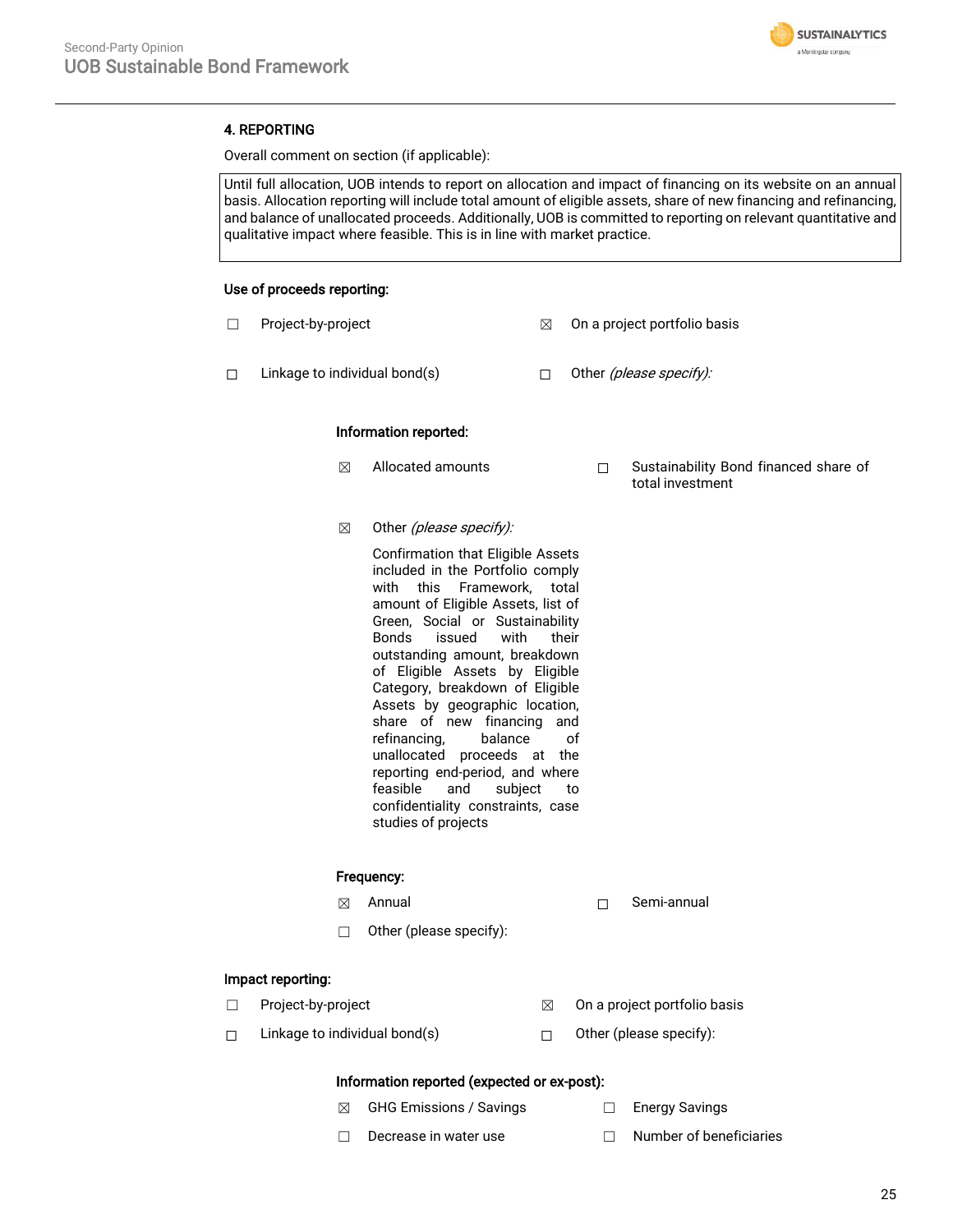

☐ Target populations ☒ Other ESG indicators (please specify):

> New clean transportation infrastructure built (km), building assets by type and green building certification level, water reduced, reused or purified per year (m3), wastewater treated per year (m3), pollutants reduced/avoided per year (tCO2e), material reused, recycled, refurbished, manufactured per year (tonnes), number and type of adaptation and resilience measures installed, area covered by sustainable agricultural land management practices (hectares), number of people served, and number of housing units built or refurbished, amount of loans to SMEs

### **Frequency**

- ☒ Annual ☐ Semi-annual
- ☐ Other (please specify):

### Means of Disclosure

| $\Box$ | Information published in financial report | Information published in sustainability |
|--------|-------------------------------------------|-----------------------------------------|
|        |                                           | report                                  |

- ☐ Information published in ad hoc documents ☒ Other (please specify): UOB's website
- ☐ Reporting reviewed (if yes, please specify which parts of the reporting are subject to external review):

Where appropriate, please specify name and date of publication in the useful links section.

USEFUL LINKS (e.g. to review provider methodology or credentials, to issuer's documentation, etc.)

### SPECIFY OTHER EXTERNAL REVIEWS AVAILABLE, IF APPROPRIATE

### Type(s) of Review provided:

- □ Consultancy (incl. 2<sup>nd</sup> opinion) □ Certification
	-
- ☐ Verification / Audit ☐ Rating
- 

 $\Box$  Other (please specify):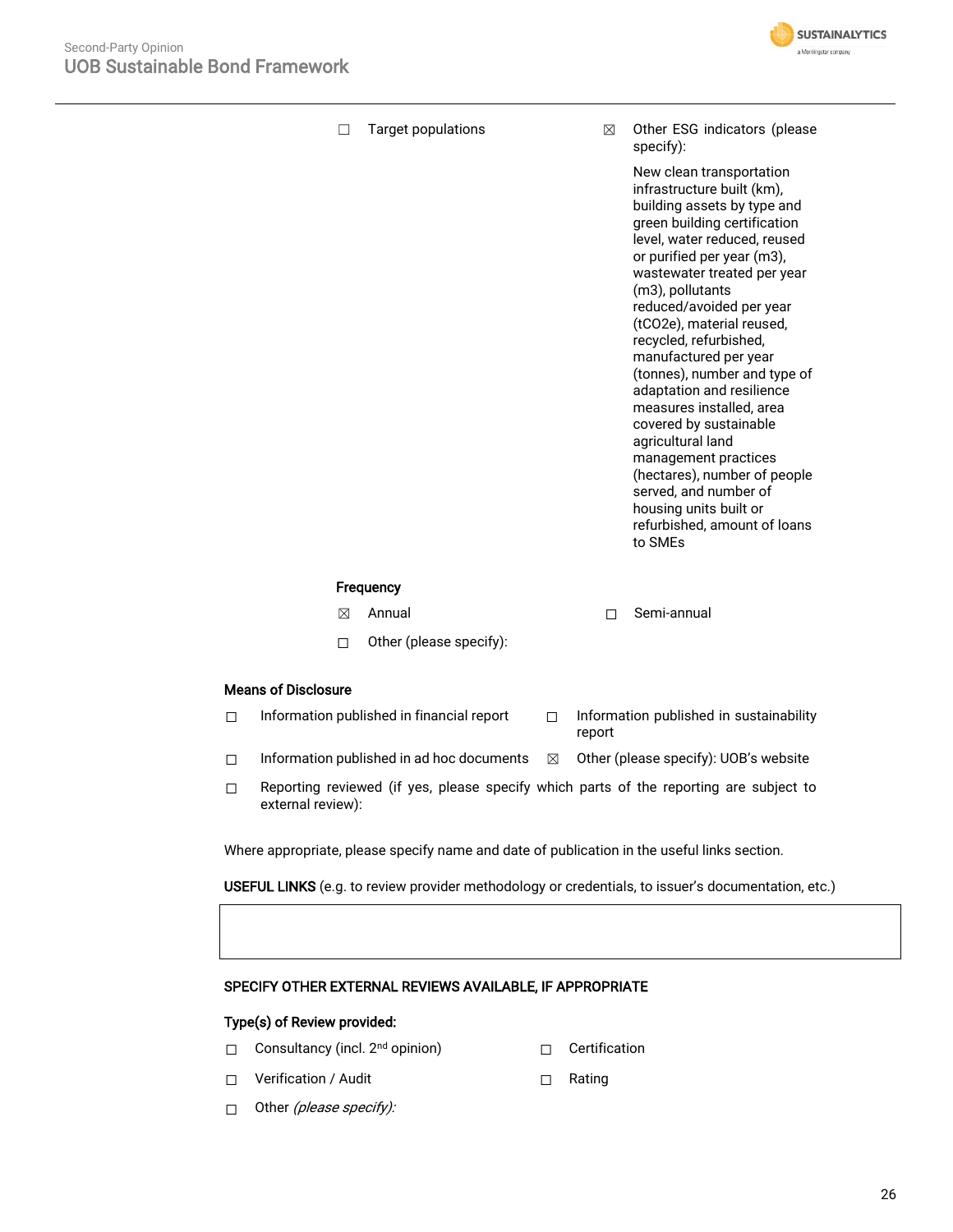

## Review provider(s): Date of publication:

### ABOUT ROLE(S) OF REVIEW PROVIDERS AS DEFINED BY THE GBP AND THE SBP

- i. Second-Party Opinion: An institution with sustainability expertise that is independent from the issuer may provide a Second-Party Opinion. The institution should be independent from the issuer's adviser for its Sustainability Bond framework, or appropriate procedures such as information barriers will have been implemented within the institution to ensure the independence of the Second-Party Opinion. It normally entails an assessment of the alignment with the Principles. In particular, it can include an assessment of the issuer's overarching objectives, strategy, policy, and/or processes relating to sustainability and an evaluation of the environmental and social features of the type of Projects intended for the Use of Proceeds.
- ii. Verification: An issuer can obtain independent verification against a designated set of criteria, typically pertaining to business processes and/or sustainability criteria. Verification may focus on alignment with internal or external standards or claims made by the issuer. Also, evaluation of the environmentally or socially sustainable features of underlying assets may be termed verification and may reference external criteria. Assurance or attestation regarding an issuer's internal tracking method for use of proceeds, allocation of funds from Sustainability Bond proceeds, statement of environmental or social impact or alignment of reporting with the Principles may also be termed verification.
- iii. Certification: An issuer can have its Sustainability Bond or associated Sustainability Bond framework or Use of Proceeds certified against a recognised external sustainability standard or label. A standard or label defines specific criteria, and alignment with such criteria is normally tested by qualified, accredited third parties, which may verify consistency with the certification criteria.
- iv. Green, Social and Sustainability Bond Scoring/Rating: An issuer can have its Sustainability Bond, associated Sustainability Bond framework or a key feature such as Use of Proceeds evaluated or assessed by qualified third parties, such as specialised research providers or rating agencies, according to an established scoring/rating methodology. The output may include a focus on environmental and/or social performance data, process relative to the Principles, or another benchmark, such as a 2-degree climate change scenario. Such scoring/rating is distinct from credit ratings, which may nonetheless reflect material sustainability risks.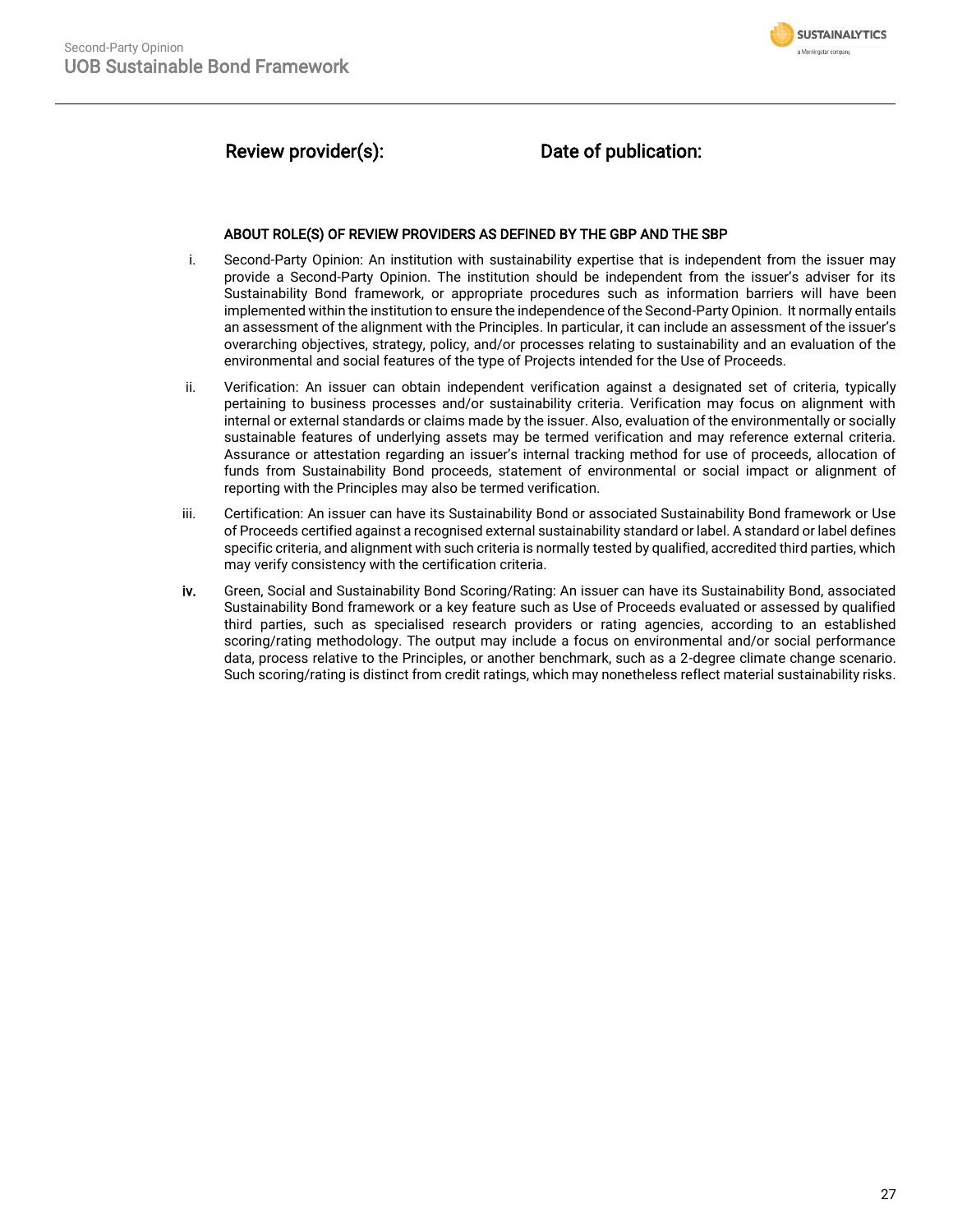

## Disclaimer

### Copyright ©2021 Sustainalytics. All rights reserved.

The information, methodologies and opinions contained or reflected herein are proprietary of Sustainalytics and/or its third party suppliers (Third Party Data), and may be made available to third parties only in the form and format disclosed by Sustainalytics, or provided that appropriate citation and acknowledgement is ensured. They are provided for informational purposes only and (1) do not constitute an endorsement of any product or project; (2) do not constitute investment advice, financial advice or a prospectus; (3) cannot be interpreted as an offer or indication to buy or sell securities, to select a project or make any kind of business transactions; (4) do not represent an assessment of the issuer's economic performance, financial obligations nor of its creditworthiness; and/or (5) have not and cannot be incorporated into any offering disclosure.

These are based on information made available by the issuer and therefore are not warranted as to their merchantability, completeness, accuracy, up-to-dateness or fitness for a particular purpose. The information and data are provided "as is" and reflect Sustainalytics` opinion at the date of their elaboration and publication. Sustainalytics accepts no liability for damage arising from the use of the information, data or opinions contained herein, in any manner whatsoever, except where explicitly required by law. Any reference to third party names or Third Party Data is for appropriate acknowledgement of their ownership and does not constitute a sponsorship or endorsement by such owner. A list of our third-party data providers and their respective terms of use is available on our website. For more information, visit [http://www.sustainalytics.com/legal-disclaimers.](http://www.sustainalytics.com/legal-disclaimers)

The issuer is fully responsible for certifying and ensuring the compliance with its commitments, for their implementation and monitoring.

In case of discrepancies between the English language and translated versions, the English language version shall prevail.